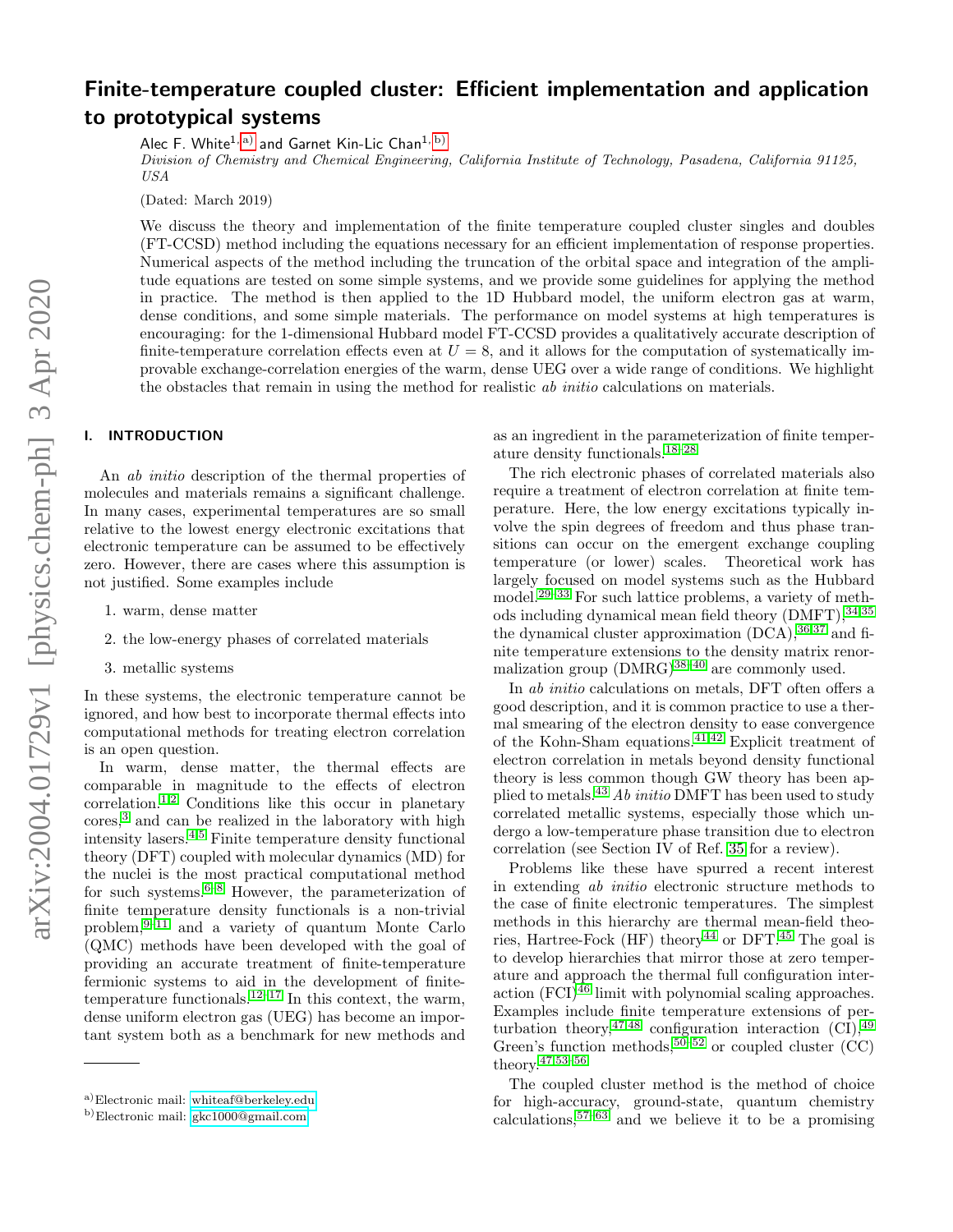method for finite temperature calculations as well. The first polynomial-scaling finite temperature generalization of coupled cluster theory was the thermal cluster cumu-lant theory of Mukherjee and coworkers.<sup>[53](#page-20-10)[,64](#page-20-14)[–67](#page-20-15)</sup> Recently, there has been renewed interest in finite-temperature coupled cluster methods. Hermes and Hirata suggested a coupled cluster doubles method based on their "renor-malized" perturbation theory,<sup>[47](#page-20-5)</sup> White and Chan presented a finite-temperature extension of CCSD (FT-CCSD),[54](#page-20-16) Hummel published a finite temperature linearized, direct coupled cluster doubles method for periodic solids, and Harsha et al derived a finite temperature coupled cluster theory based on the thermofield formalism.[56](#page-20-11) Coupled cluster methods for the dynamics of finite temperature systems driven out of equilibrium have also been the subject of several recent studies. $68-70$  $68-70$ Despite all this development, many practical questions remain unanswered, and it is the goal of this work to address such questions.

Working within the FT-CCSD formalism presented in Ref. [54,](#page-20-16) we will clarify several aspects of the theory and present the equations necessary for an efficient implementation of FT-CCSD including a response treatment of properties. In Section [III](#page-3-0) we will discuss the numerical and computational aspects of the method in the context of some simple benchmark calculations. In Section [IV](#page-6-0) we apply the method to several finite temperature systems. The 1D Hubbard model allows us to compare to exact results for different values of the onsite repulsion, and we find that FT-CCSD performs well even for  $U = 8$ , a relatively large value of the onsite repulsion. We present FT-CCSD calculations of the UEG exchange-correlation energy at finite temperature with particular emphasis on the potential of FT-CC methods to provide consistent, systematically improvable results over a wide range of temperatures and densities. Finally, some simple ab initio calculations on periodic solids serve to demonstrate both the potential of the method and the difficulties we face in ab initio calculations at a finite electronic temperature.

#### II. THEORY

Here, we review and expand on the theory presented in Ref. [54.](#page-20-16) The theory is, in a fundamental sense, identical to the thermal cluster cumulant (TCC) theory of Mukherjee and coworkers,  $53,64-67$  $53,64-67$  $53,64-67$  but our focus is on using the FT-CCSD theory presented in Ref. [54](#page-20-16) as a computational tool.

# A. The FT-CC equations: Integral and differential forms

The FT-CC contribution to the grand potential is determined from an integration in imaginary time,

<span id="page-1-2"></span>
$$
\Omega_{CC} = \frac{1}{\beta} \int_0^\beta d\tau \mathbf{E}[\mathbf{s}(\tau)],\tag{1}
$$

where  $\beta$  is the inverse temperature, s is a vector of FT-CC amplitudes, and the kernel, E, is local in imaginary time and given in Equation [A8.](#page-11-0)

The FT-CC equations can be derived directly from diagrammatics as in Ref. [54,](#page-20-16) or from the thermally normalordered ansatz of TCC. The amplitude equations are non-linear and, in integral form, are given by:

<span id="page-1-0"></span>
$$
s_{\mu}(\tau) = -\int_0^{\tau} d\tau' e^{\Delta_{\mu}(\tau' - \tau)} S_{\mu}[s(\tau')]. \tag{2}
$$

The index,  $\mu$ , runs over the amplitudes which are typically truncated at some excitation level. Here, the S kernel is local in imaginary time and is given in Appendix [A](#page-11-1) for the case of finite-temperature coupled cluster singles and doubles (FT-CCSD).  $\Delta_{\mu}$  is the difference of orbital energies associated with the  $\mu$ th excitation. In Ref. [54,](#page-20-16) we chose to define the amplitudes, s, such that the occupation numbers were associated with each line appearing "above" the interaction diagrammatically. Here, we adopt a slightly different convention where the occupation numbers are split symmetrically. For example, at first order, the definition of  $s_i^a(\tau)$  differs between Ref. [54](#page-20-16) and this work,

Ref. 54: 
$$
f_{ai}(1 - n_a)
$$
 (3)

This work: 
$$
f_{ai}\sqrt{n_i(1-n_a)}
$$
 (4)

where *n* is Fermi-Dirac occupation number and  $f$  is the finite temperature Fock matrix. The appropriate modifications to the amplitude and energy equations are shown in Appendix [A.](#page-11-1) This modification changes neither the theory nor the results, but it allows us to form effective integrals which retain the symmetry of the underlying integrals, and it leads to a more symmetric treatment of the  $\lambda$  amplitudes.

In order to efficiently compute properties, we define a variational Lagrangian,

<span id="page-1-1"></span>
$$
\mathcal{L} \equiv \frac{1}{\beta} \int_0^\beta d\tau E(\tau) + \frac{1}{\beta} \int_0^\beta d\tau \lambda^\mu(\tau) \left[ s_\mu(\tau) + \int_0^\tau d\tau' e^{\Delta_\mu(\tau' - \tau)} S_\mu(\tau') \right]. \tag{5}
$$

Note that this definition differs by a minus sign from that given in Ref. [54.](#page-20-16) This sign convention does not change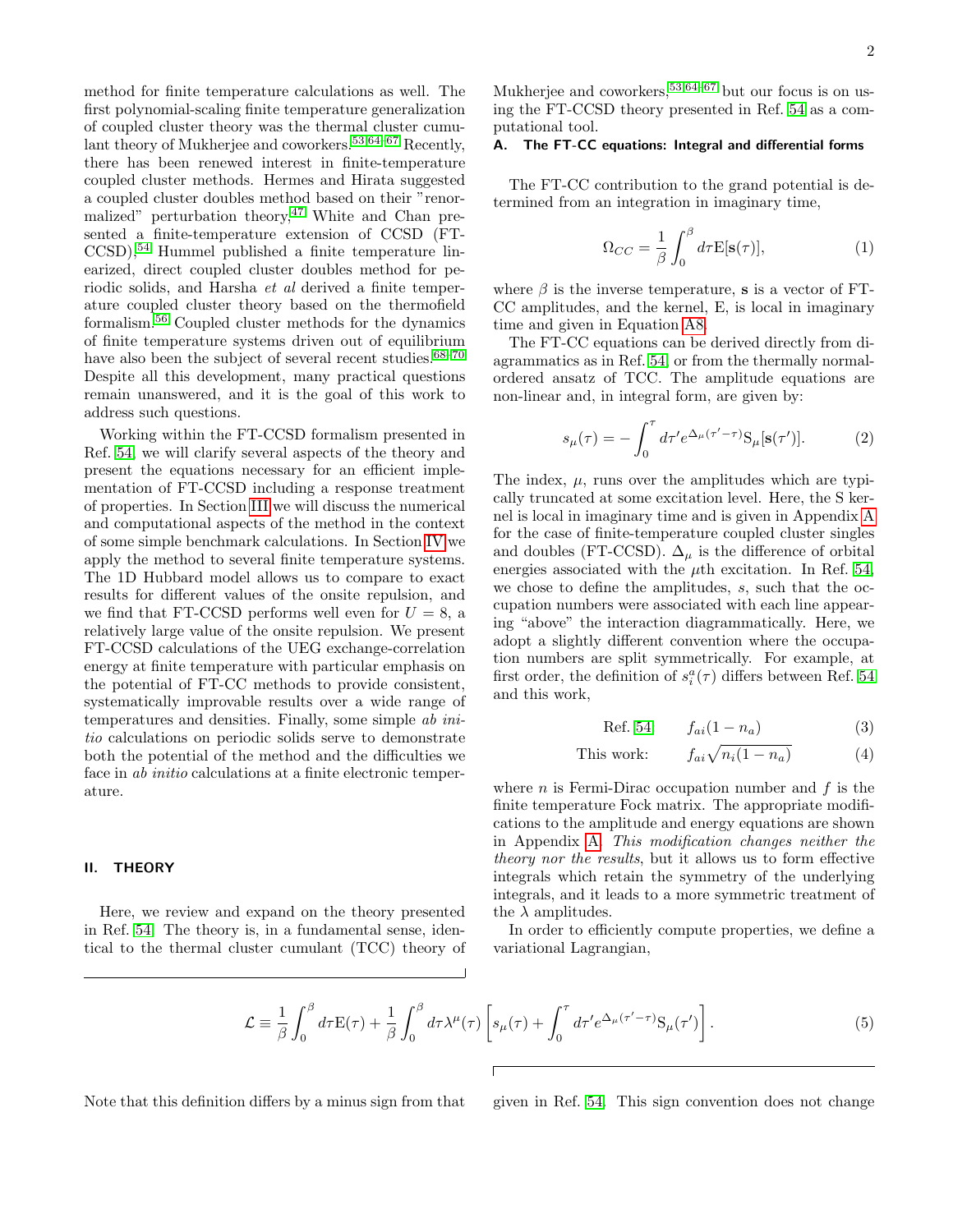the results, but makes the  $\lambda$  equations more closely resemble those of the ground-state theory. The  $\lambda$  amplitudes are defined by the condition that  $\mathcal L$  is stationary with respect to variations of the s amplitudes which leads to a linear equation:

<span id="page-2-0"></span>
$$
\lambda^{\mu}(\tau) = -\mathcal{L}[\mathbf{s}(\tau), \tilde{\lambda}(\tau)] \tag{6}
$$

We define the quantity,  $\tilde{\lambda}$ , as

<span id="page-2-1"></span>
$$
\tilde{\lambda}^{\mu}(\tau) \equiv \int_{\tau}^{\beta} d\tau' e^{\Delta_{\mu}(\tau - \tau')} \lambda^{\mu}(\tau'). \tag{7}
$$

Given these integral equations (Equation [2](#page-1-0) and Equation [6\)](#page-2-0), one can easily obtain differential equations for s and  $\lambda$  directly:

$$
\frac{ds_{\mu}}{d\tau} = -\left\{\Delta_{\mu}s_{\mu}(\tau) + \mathcal{S}_{\mu}[\mathbf{s}(\tau)]\right\} \tag{8}
$$

$$
\frac{d\tilde{\lambda}_{\mu}}{d\tau} = \left\{ \Delta_{\mu}\tilde{\lambda}_{\mu}(\tau) + \mathcal{L}_{\mu}[\mathbf{s}(\tau), \tilde{\lambda}(\tau)] \right\}.
$$
 (9)

These equations, in integral (Equations [2,](#page-1-0) [6,](#page-2-0) and [7\)](#page-2-1) or differential (Equations [8](#page-2-2) and [9\)](#page-2-3) form, are described in more detail in Appendix [A](#page-11-1) for the specific case of FT-CCSD. Once the  $\lambda$  amplitudes have been computed, properties can be evaluated by computing the partial derivatives of the Lagrangian. In Section [II D](#page-2-4) we will show how these derivatives, including the response of the reference orbital energies, can be computed by contracting the basis representation of an operator with response densities.

# B. Choice of reference

Like in zero temperature coupled cluster theory, the choice of reference orbitals will have some effect on the energy and properties. Unlike the ground state theory, the choice of orbital energies will also have an effect. In other words, for a given choice of orbitals, the relative partitioning of the energy between between 0th and 1st order will matter at finite temperature even though it does not at zero temperature. This difference is most easily conceptualized within the TCC formulation which uses a thermally normal ordered ansatz. At zero temperature, partitioning the orbitals into an occupied and virtual space defines entirely the normal-ordering with respect to that reference:

$$
N[ABC\ldots]_{T=0} = ABC\ldots - \langle ABC\ldots\rangle_{T=0}.\tag{10}
$$

This is because the expectation value in the zero temperature reference is determined entirely by the choice of occupied space. However, at some finite temperature  $(T = T_0)$ , the normal-ordering depends on the occupations explicitly:

$$
N[ABC\ldots]_{T=T_0} = ABC\ldots - \langle ABC\ldots\rangle_{T=T_0}.\tag{11}
$$

This is because the thermal average will depend on the occupation numbers of the states in question which, in turn, are functions of the non-interacting, single-particle energies.

This means that we must always be careful to specify the reference energies as well as orbitals used for a particular calculation since it will affect the final answer. There are many possible choices of reference orbitals and energies, and some aspects of the choice of reference have been described by Sanyal et al.<sup>[71](#page-20-19)</sup>

# <span id="page-2-6"></span>C. Numerical integration and propagation in imaginary time

<span id="page-2-2"></span>In practice the imaginary-time integral to to determine the free energy must be done by numerical quadrature:

$$
\int_0^\beta I(\tau)d\tau \approx \sum_x g^x I(\tau_x). \tag{12}
$$

<span id="page-2-3"></span>The values of amplitudes at some finite set of  $n_q$  points are stored and the tensor  $g$  contains the quadrature weights. If the integral form of the equations are used (see Equations [2,](#page-1-0) [6,](#page-2-0) and [7\)](#page-2-1), then the amplitudes are determined by solving an integral equation of the form

<span id="page-2-5"></span>
$$
s(\tau_y) \sim \int_0^{\tau_y} I(\tau) d\tau \approx \sum_x G_y^x I(\tau_x) \tag{13}
$$

where  $G$  is a tensor of quadrature weights and the integrand  $I$  depends on the amplitudes. On the other hand, if the differential form of the equations are used (see Equations [8](#page-2-2) and [9\)](#page-2-3), then the amplitudes are propagated like

$$
s(\tau_y) = s(\tau_{y-1}) + \Delta s,\tag{14}
$$

where the step,  $\Delta s$ , is determined either from a differential equation integrator such as a Runge-Kutta, $72,73$  $72,73$ Adams,<sup> $74,75$  $74,75$ </sup> or Crank-Nicolson<sup>[76](#page-20-24)</sup> method. There is a relationship between the integral and differential form of the equations in that any integral method defined by a set of quadrature rules encoded in G should be equivalent to some, generally non-trivial, integrator. If G has non-zero diagonal entries then the associated integral iteration is equivalent to an implicit propagation scheme, like Crank-Nicolson, and otherwise it will be equivalent to an explicit propagation scheme, like 4th order Runge-Kutta.

#### <span id="page-2-4"></span>D. Response properties

Properties in FT-CC theory are best computed from the response of the grand potential to a perturbation. This is most easily accomplished by computing analytic derivatives of the Lagrangian presented in Equa-tion [5.](#page-1-1) The  $\lambda$  amplitudes are computed such that this Lagrangian is stationary with respect to variations in the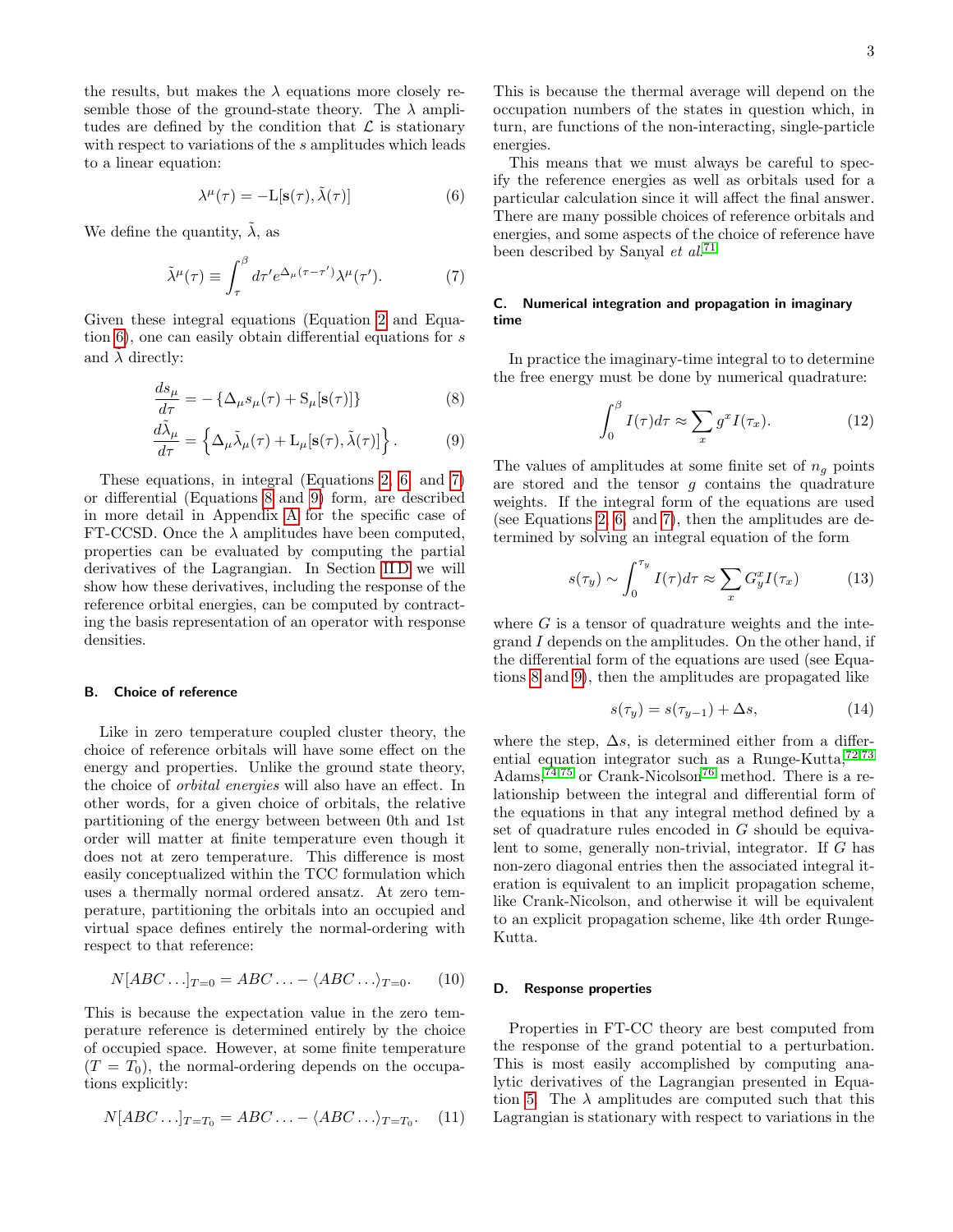amplitudes, so we need not consider the response of the amplitudes directly, but there are still several types of response that must be considered. We will first consider the derivative with respect to a parameter  $\alpha$ , where  $\alpha$ represents the coupling to some operator  $X$ . In this case are 3 types of terms:

- 1. Terms resulting from the explicit dependence of the Hamiltonian on  $\alpha$ .
- 2. Terms resulting from the dependence of the occupation numbers and orbital energies on  $\alpha$
- 3. Terms resulting from the dependence of the orbitals themselves on  $\alpha$

Unlike in ground state coupled cluster, the orbital energies and the 1-electron part of the perturbation appear separately in the Lagrangian. This means that properties will depend on the relative partitioning of X into a part that is included in the orbital energies and a part that appears as part of the perturbation, e.g. for a one-electron  $X$ :

$$
X_{pq} = X_q^{(0)} \delta_{pq} + X_{pq}^{(1)}.
$$
 (15)

Terms of type 1 are the simplest and they may be efficiently computed by tracing  $X^{(1)}$  with the unrelaxed, normal-ordered FT-CCSD 1-RDM,  $\gamma_N$  (or the 2-RDM  $\Gamma_N$  for 2-electron properties), as described in Ap-pendix [B.](#page-14-0) We use the subscript  $N$  to indicate that these densities represent the response only to the thermally normal ordered part of the operator. Terms of type 2 can be incorporated by tracing a diagonal matrix, d, with  $X^{(0)}$ . The computation of this quantity is also described in Appendix [B.](#page-14-0) The incorporation of the response of the orbital energies and occupation numbers is crucial to obtaining a density matrix that has a trace equal to the electron number computed as  $-\partial\Omega/\partial\mu$ . The orbital response (type 3) must be included to compute fully relaxed properties, and it is possible to also incorporate this into a fully relaxed density matrix. In this work, we ignore this contribution for several reasons. First, in most cases we use zero temperature orbitals which means that there will be no orbital response contribution to the energy, entropy, or number of electrons. Furthermore, for the UEG, this term is rigorously zero because the form of the orbitals is fixed by the translation invariance of the system. Finally, we suspect that, as in zero-temperature CCSD, the orbital contribution to most properties is small, though this should ultimately be verified numerically. The entropy can be computed from the derivative with respect to  $\beta$  for which there are additional terms that we must consider:

- 4. terms arising from the explicit dependence of the Lagrangian on  $\beta$
- 5. terms arising from the dependence of the quadrature weights on  $\beta$

6. terms arising from the positions of the grid points which depend on  $\beta$ 

Terms of type 4 are simply proportional to the value of the Lagrangian itself (Equation [B35\)](#page-17-0). Terms of type 5 are related ultimately to the dependence of the integration limits on  $\beta$ . Terms of type 6 can also be computed for a given discretization, though these terms will vanish in the limit of a dense grid (Equation [B38\)](#page-17-1). Precise equations for all these terms are given in Appendix [B.](#page-14-0)

# <span id="page-3-0"></span>III. BENCHMARKS

In this section we will use some simple benchmarks to suggest an answer to several practical questions. How severe an approximation is the truncation of the amplitudes based on small occupation numbers? What types of grids are most effective and how many grid points are necessary to obtain a desired accuracy? What computational resources are required to perform a given calculation? In exploring these questions, we will focus on two small systems: the beryllium atom in a minimal basis (STO-3G) at fixed  $\mu$  ( $\mu = 0$ ), and the 14 electron, unpolarized UEG in a basis of 33 plane wave orbitals at a fixed average number of electrons i.e.  $\mu$  is adjusted such that  $\langle N \rangle = 14$ .

#### A. Restricted occupied and virtual spaces

One of the simplest ways to reduce the cost of FT-CCSD is to allow nonzero amplitudes only when the "occupied" ("virtual") indices are associated with orbitals that have particle (hole) occupation number greater than some threshold. In general such a truncation will lead to approximate results, and we must ask what error is incurred and what kind of thresholds are acceptable.

Though it is tempting to assume that the contribution to the free energy due to excitation from an orbital with occupation  $n_i$  is proportional to  $n_i$ , this is unfortunately not the case, and we must be careful when truncating the excitation space in this way. As a rough estimate, consider the 2nd order contribution to the grand potential due a 1-particle matrix element  $v_{ai}$ :

$$
\Omega_{ai}^{(2)} = \frac{1}{\beta} n_i (1 - n_a) |v_{ai}|^2 \left[ \frac{\beta}{\varepsilon_i - \varepsilon_a} + \frac{1 - e^{\beta(\varepsilon_i - \varepsilon_a)}}{\varepsilon_i - \varepsilon_a} \right].
$$
\n(16)

For the purpose of this analysis, we will assume, without loss of generality, that  $\mu = 0$ . Consider the case where  $\beta$ and/or  $\varepsilon_i$  are large such that

$$
n_i \sim e^{-\beta \varepsilon_i}.\tag{17}
$$

If we furthermore assume that  $v_{ai}$  and  $(1-n_a)$  are of order 1 and  $\varepsilon_a$  is small, then we can extract the asymptotic behavior of the 2nd order expression, and we find that

$$
\Omega_{ai}^{(2)} \sim \frac{1}{\beta \varepsilon_i^2}.\tag{18}
$$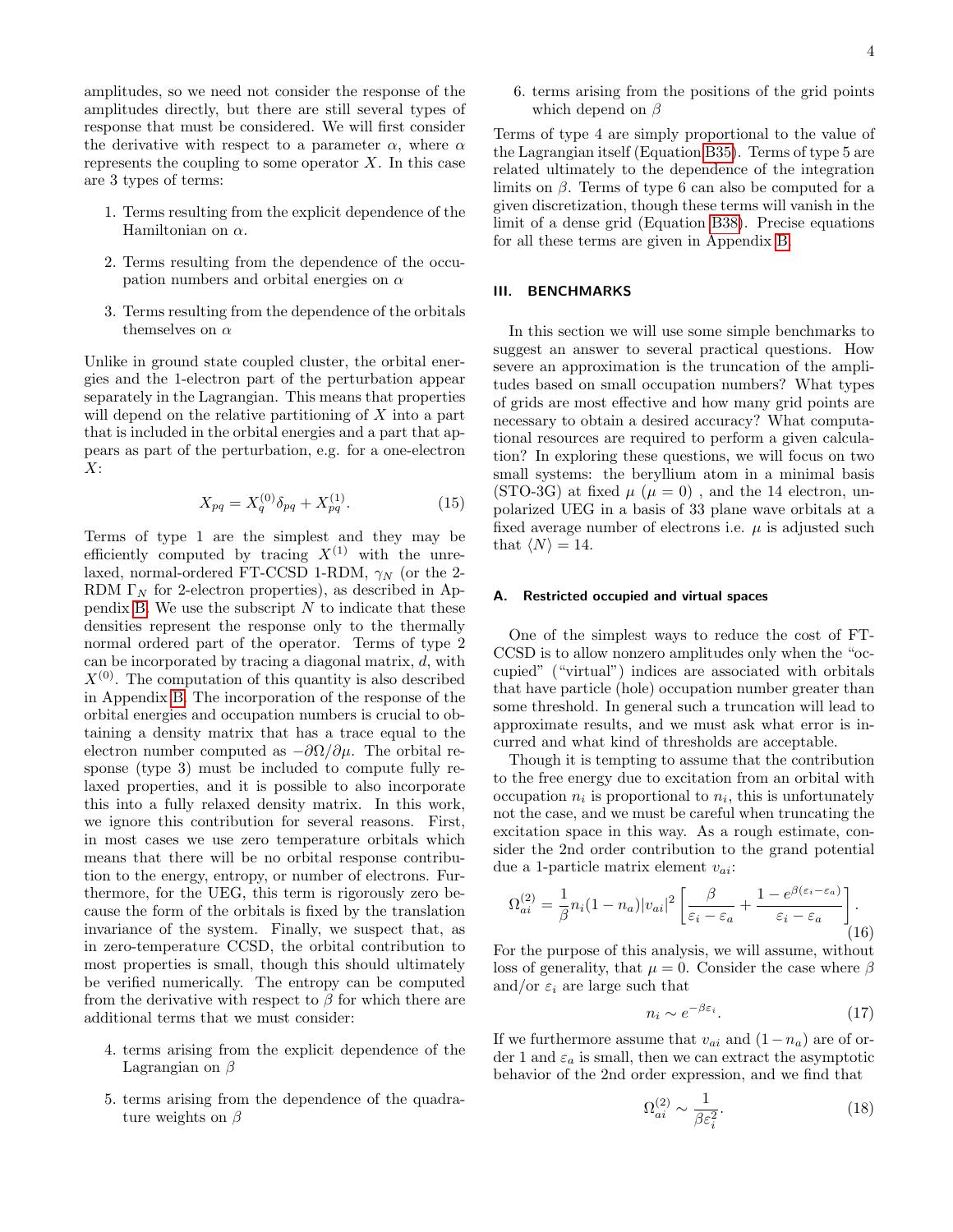This would seem to suggest that, as a rigorous threshold, one should assume an error that goes like the natural log of the occupation numbers,  $(-\varepsilon_i \ln n_i)^{-1}$ , and not the occupation numbers themselves. This behavior is shown in Figure [1](#page-4-0) for the beryllium atom. This fig-



<span id="page-4-0"></span>FIG. 1. Error per electron due to truncating the "virtual" space of the the minimal basis (STO-3G) Be atom so as not to include the lowest energy orbital. (Note that in the finitetemperature theory, the virtual space includes all orbitals, the virtual labels serving only to indicate the time-direction of the propagator associated with the orbital). The lower panel shows the hole occupation,  $n_a-1$ , of this orbital. While the occupation decreases exponentially with temperature, the corresponding contribution to the properties decreases like some polynomial in temperature.

ure clearly shows that the error incurred by truncating the cluster amplitudes is some polynomial in the inverse temperature even though the occupation numbers themselves decay exponentially. Despite this fact, we have observed that a threshold of approximately  $1 \times 10^{-30}$  is sufficient to guarantee errors of less than 1 meV per electron relative to the full FT-CCSD. In general this may be system dependent and it is always prudent to examine the convergence of relevant properties with respect to this threshold.

#### B. Numerical integration and propagation schemes

Efficient FT-CCSD calculations are critically dependent on the numerical quadrature used to compute the grand potential and the integral or differential scheme used to solve for the amplitudes. In this section we will discuss two questions:

- 1. How does the error depend on the number of grid points for some simple numerical schemes?
- 2. How many grid points are typically required?

One has great freedom in choosing a propagation scheme and numerical integration scheme, and we cannot claim that the methods we use in this work are optimal. We believe that the best choice will ultimately be an adaptive scheme, but this is beyond the scope of this work.

In this work, we use a quadrature generated by Simp-son's rule,<sup>[77](#page-20-25)</sup> and use either the implicit integral method generated by the same Simpson's rule or an explicit Runge-Kutta (RK) propagator to compute the amplitudes. Even though we use the same grid for the quadrature that determines the grand potential and the integrator that determines the amplitudes, these are really separate sources of numerical error. In Figure [2,](#page-5-0) we show the error in the exchange-correlation energy and exchangecorrelation entropy of the 14 electron unpolarized UEG in 33 plane-wave orbitals. The density is characterized by  $r_s = 4$ , and the reduced temperature is  $\theta = 0.125$ . Note that in all cases, the numerical error is controllable. The error in the entropy is larger than the error in the energy, and this is to be expected because

$$
S = -\beta(\Omega - E - \mu N). \tag{19}
$$

Therefore any error in the energy should be magnified in the entropy by a factor of the inverse temperature. This is consistent with the behavior observed in Figure [1.](#page-4-0) One must be cautious in using Figure [2](#page-5-0) to suggest the "best" numerical method. Though the Simpson's rule integrator may provide the smallest error for a given number of grid points, this implicit method requires the iterative solution of a non-linear equation at each step and is therefore considerably more expensive. We will return to this point in Section [III C.](#page-5-1)

The theoretical and observed behavior of the numerical error is summarized for different methods in Table [I.](#page-5-2) This confirms that these numerical methods are behaving as expected and provides an answer to question (1). Furthermore, the clear asymptotic behavior of the numerical error allows us to estimate the numerical error in a given calculation and extrapolate the dense grid limit if desired. The deviations of the asymptotic error from its expected behavior in some cases may be due to the number of electrons not being sufficiently converged. For this system we fixed the number of electrons separately for each number of grid points to better than  $1 \times 10^{-4}$ . In practice, the answer to question (2) can be obtained by monitoring the change in properties of interest as the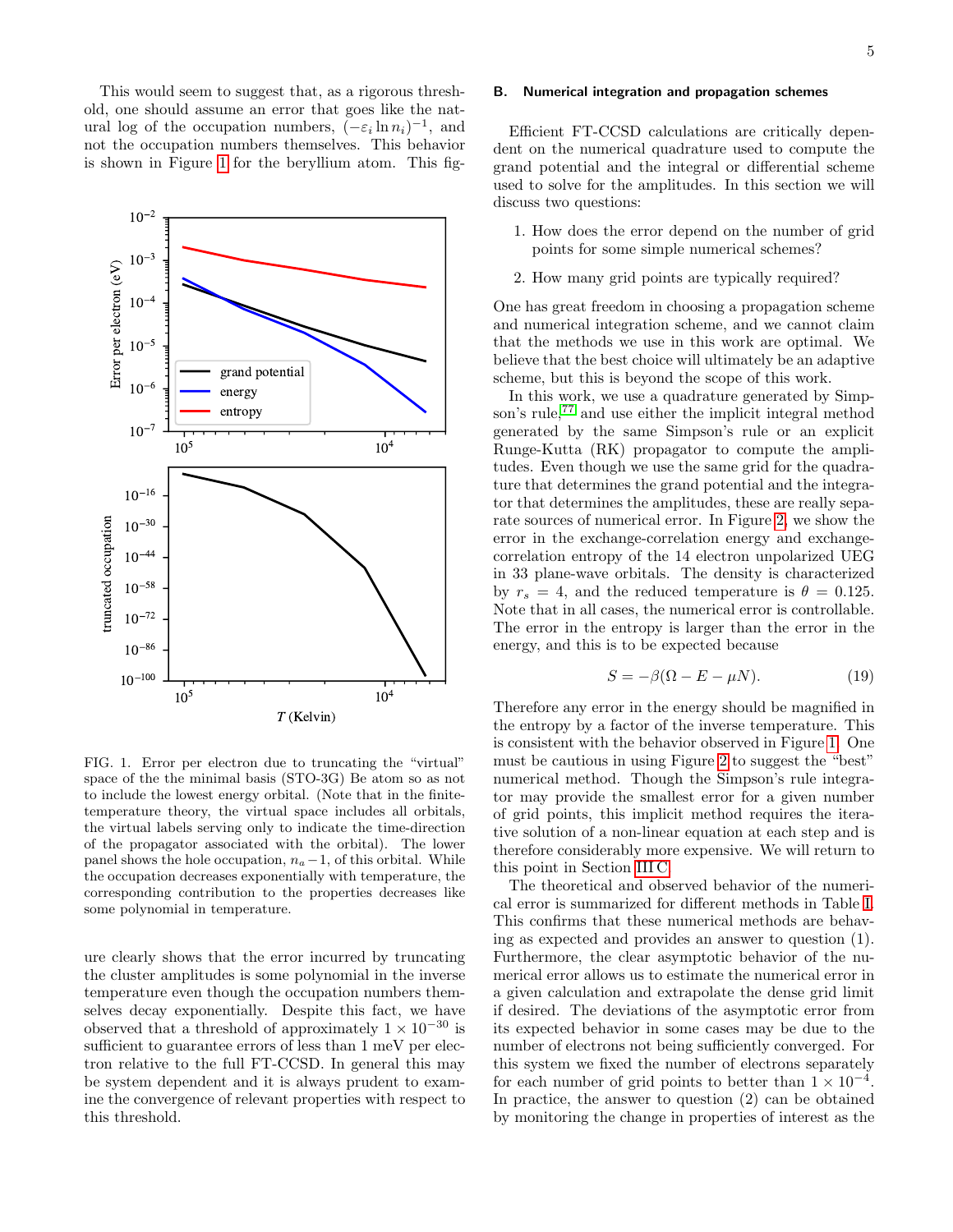

<span id="page-5-0"></span>FIG. 2. The error per electron in the exchange-correlation energy (top) and exchange-correlation entropy (bottom) for different integrators as a function of the number of grid points. The polynomial behavior of the error in the grid spacing matches the theoretical expectation (see Table [I\)](#page-5-2).

number of grid points is increased. We have observed the number of grid points necessary for a given accuracy to scale roughly with  $\beta$  with other parameters fixed.

# <span id="page-5-1"></span>C. Timings and computational considerations

We must also consider the computational aspects of these calculations. For the numerical integration we can use either an explicit or implicit integrator in the solution of the amplitude equations. Implicit methods will generally be more accurate and more stable at the cost of iteratively solving a non-linear equation at each grid point. This trade-off is illustrated in Table [II](#page-5-3) which suggests that explicit methods will usually be cheaper, though implicit methods may be preferable in some cases. In particular, we have observed that at lower temperatures the differential equations can become "stiff." In such cases, the step-size necessary to stably integrate the equations with an explicit method may be impractically small and an implicit integrator may be more efficient.

| solver    |       | Int. error amp. error obs. $(E_{xc})$ obs. $(S_{xc})$ |           |           |
|-----------|-------|-------------------------------------------------------|-----------|-----------|
| Simpson's | $h^4$ | $h^4$                                                 | $h^{4.1}$ | $h^{4.0}$ |
| RK1       | $h^4$ |                                                       | $h^{1.2}$ | $h^{0.8}$ |
| RK2       | $h^4$ | $h^2$                                                 | $h^{2.4}$ | $h^{2.8}$ |
| RK4       | $h^4$ | $h^4$                                                 | $h^{4.4}$ | $h^{4.6}$ |

<span id="page-5-2"></span>TABLE I. Theoretical vs observed asymptotic error with respect to the step size,  $h = 1/n_g$ . The first column indicates the method used to compute the amplitudes, the second indicates the asymptotic behavior of the error due to the quadrature used to compute the grand potential and its derivatives, the third column shows the asymptotic behavior of the error due to the numerical solution of the amplitudes themselves. The final two columns show the behavior observed in Figure [2](#page-5-0) for the error in the exchange-correlation energy and entropy respectively.

| Method    | $n_q$ | time(s) |
|-----------|-------|---------|
| Simpson's | 40    | 4054    |
| RK1       | 320   | 5720    |
| RK2       | 80    | 2447    |
| RK4       | 40    | 2128    |

<span id="page-5-3"></span>TABLE II. Minimum number of grid points (given calculations for  $n_q = 20, 40, 80, 160, 320$  necessary to obtain submillivolt error per electron in the exchange-correlation energy for the 14 electron UEG system, and the time of that calculation. All calculations were performed on a single 28 core node.

Though the differential and integral form of the amplitude equations do not differ conceptually, they suggest slightly different algorithms. The algorithm that mirrors the differential form of the algorithm is described in Algorithm [III C.](#page-5-3) The algorithm that follows the integral

- 1: Initialize  $s(\tau_0)=0$
- 2: Initialize  $\Omega_{CC} = 0$
- 3: for  $i = 1 : n<sub>g</sub>$  do
- 4: Compute ∆s from Eqn. [8](#page-2-2)
- 5: Form  $s(\tau_i) = s(\tau_{i-1}) + \Delta s$
- 6: Increment  $\Omega_{CC} = \Omega_{CC} + g_i \mathbb{E}[s(\tau_i)]/\beta$
- <span id="page-5-4"></span>7: end for

ALGORITHM 1. Solve for the amplitudes using the differential form of the equations. The key step is line 4 where either an explicit integrator (like RK4) or an implicit integrator (like the Crank-Nicolson method) is used to find the step.

form of the equations is given in Algorithm [III C.](#page-5-4) In both cases, the most expensive step is is evaluation of the S kernel (Equations [A15](#page-12-0) and [A16](#page-12-1) for CCSD). The number of times that this kernel must be evaluated depends on the specific integrator or quadrature.

The computational scaling of FT-CCSD is asymptotically the same as for ground-state CCSD, but the prefactor is considerably larger due to the number of grid points and the fact that there is no distinction between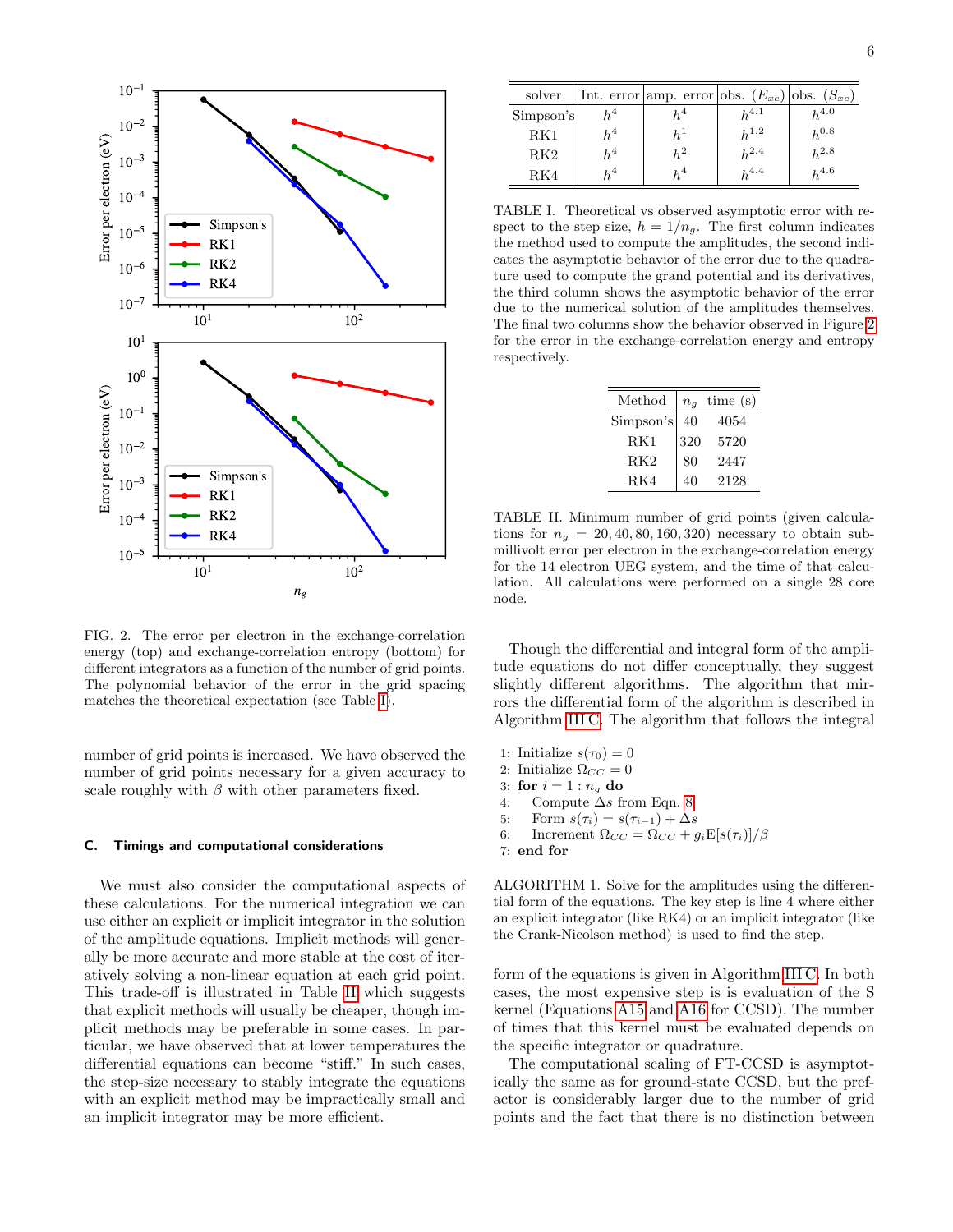- 1: Initialize  $s(\tau_0) = 0$ 2: for  $i=1:n_q$  do 3: Compute  $S[s(\tau_j)]$  for  $j \leq i$ 4: Compute  $s(\tau_i)$  from Eqn. [2](#page-1-0) 5: end for 6: Compute  $\Omega_{cc}$  from Eqn. [1](#page-1-2)
- ALGORITHM 2. Solve for the amplitudes using the integral form of the equations. The key step is line 4 where  $s(\tau_i)$  is solved from Equation [2](#page-1-0) discretized as shown in Equations [13.](#page-2-5) Depending on the form of the quadrature, this may or may not require the iterative solution of a system of non-linear equations.

"occupied" and "virtual" orbital spaces. The additional memory cost due to the grid points can be ameliorated by using disk storage as shown in Table [III.](#page-6-1) Technical im-

| method disk mem. cpu |                           |                     |          |
|----------------------|---------------------------|---------------------|----------|
| incore               |                           | $n_a N^4$ $n_a N^6$ |          |
| disk                 | $\lfloor n_g N^4 \rfloor$ |                     | $n_gN^6$ |

<span id="page-6-1"></span>TABLE III. Scaling of disk storage, memory, and cpu time for the fully-incore and disk-based implementations of FT-CCSD. N indicates the number of orbitals and  $n<sub>g</sub>$  the number of grid points.

provements, such as distributed memory parallelization, are necessary to improve the performance further.

# <span id="page-6-0"></span>IV. APPLICATIONS

In order to demonstrate some features of the FT-CCSD method, we will now apply it to several prototypical systems.

# A. The Hubbard model

First we consider the one-dimensional (1D) Hubbard model,<sup>[29](#page-19-8)</sup> an exactly solvable model of strong correlation. The one-band, 1D Hubbard model is given by the Hamiltonian

$$
H = -t\sum_{i\sigma} (a_{i,\sigma}^{\dagger} a_{i+1,\sigma} + a_{i+1,\sigma}^{\dagger} a_{i,\sigma}) + U \sum_{i} n_{i\uparrow} n_{i\downarrow} \tag{20}
$$

where i runs over the sites of a 1-dimensional lattice and  $\sigma$  runs over the spin states of a spin-1/2 particle. The equilibrium properties of this model at finite temperature in the thermodynamic limit can be found exactly via the Bethe ansatz. This provides us with an opportunity to evaluate the strengths and weaknesses of FT-CCSD by comparing to an exact result for different values of the onsite repulsion  $U/t$ .

In Figure [3](#page-7-0) we show the exact and FT-CCSD grand potential, energy, and entropy per site for the 1D Hubbard model with periodic boundary conditions at half filling

 $(\mu = U/2)$ . The FT-CCSD results are taken from a 32 site lattice which is very close to the thermodynamic limit for the parameters considered here. FT-CCSD results from a Néel state reference and from a zero-temperature unrestricted Hartree-Fock (UHF) reference are shown to highlight the effect of different references. In both cases the reference non-interacting system is defined by the diagonal entries of the zero-temperature Fock matrix. The exact results are computed via the Bethe ansatz.[78](#page-20-26) In all cases, even for the relatively strongly correlated case of  $U = 8$ , FT-CCSD provides qualitatively correct results. The agreement with the exact result is better for smaller  $U$  as we might expect from the performance of ground state CCSD on the Hubbard model.<sup>[33](#page-19-9)[,79](#page-20-27)[,80](#page-20-28)</sup> Though both sets of reference orbitals lead to FT-CCSD results with a similar level of accuracy, the optimized UHF orbitals clearly provide a better starting point. The difference between UHF and Néel orbitals gets smaller at larger  $U$  where the UHF orbitals more closely resemble a Néel state.

The price that must be paid for coupled cluster calculations on strongly repulsive systems like this is artificial symmetry breaking in the reference orbitals. Both references (Néel and UHF) break spin symmetry, and this symmetry cannot be fully restored by FT-CCSD as shown in Figure [4](#page-8-0) where we plot the staggered magnetization per site in the FT-CCSD 1-particle reduced density. This artificial symmetry breaking is not an issue if one is interested in just the energy or grand potential (see Figure [3\)](#page-7-0), but it will likely obscure certain types of phase transitions. The systematic underestimation of the entropy at low temperatures shown in row 3 of Figure [3](#page-7-0) is also related to this artificial symmetry breaking since the configuration obtained by flipping all the spins of the reference is not well-described and cannot properly contribute to the entropy.

It is encouraging that FT-CCSD provides qualitatively correct results even for relatively strongly correlated case of  $U = 8$ . However, the symmetry-broken references required to obtain these results suggest that FT-CCSD would not be appropriate for describing a phase transition, like the Néel transition in the 3-dimensional Hubbard model, that is governed by a spontaneous breaking of spin symmetry.

#### B. The warm dense UEG

The warm, dense UEG has been the focus of much work within the quantum Monte Carlo community with the focus being the accurate computation of the exchange-correlation energy.[18–](#page-19-6)[20,](#page-19-17)[22–](#page-19-18)[28,](#page-19-7)[81,](#page-20-29)[82](#page-20-30) The 66 electron unpolarized and 33 electron polarized UEG are the most commonly considered finite-size models. The work in this area is best summarized in Ref. [28.](#page-19-7) Our interest in the UEG is twofold: we compare to QMC results where accurate QMC results are available, and we evaluate the potential of FT-CC methods to provide results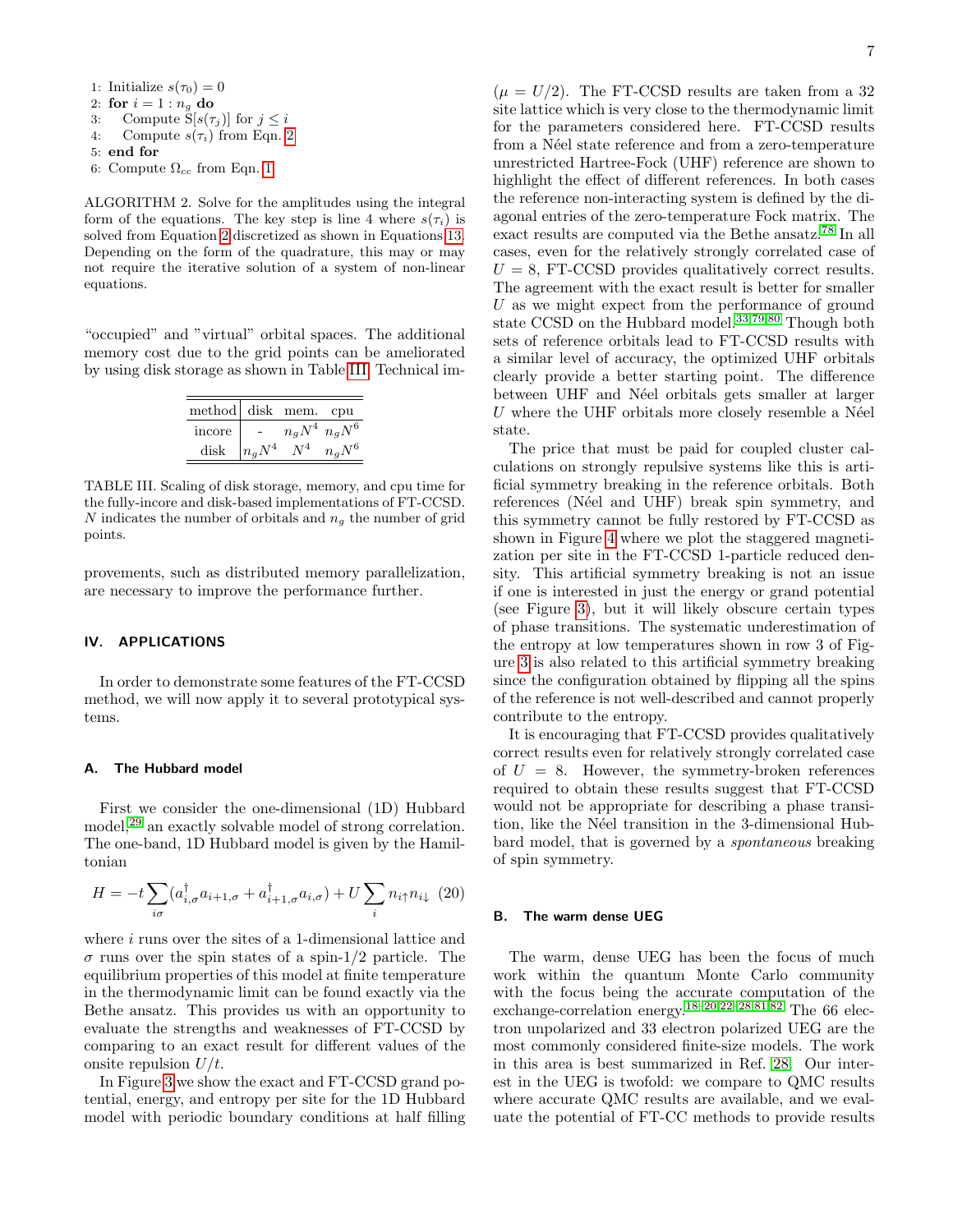

<span id="page-7-0"></span>FIG. 3. The grand potential per site (1st row), energy per site (2nd row), and entropy per site (3rd row) as a function of temperature for the 1D Hubbard model with  $U = 2$  (blue),  $U = 4$  (green), and  $U = 8$  (red). In the first column we plot the exact results (solid line) and FT-CCSD results with a N´eel state reference (dotted line) and a UHF reference (dashed line). In the second column the error in the FT-CCSD results is plotted. The entropy curves are also plotted in Appendix [C](#page-17-2) for clarity.

for some sets of parameters where reliable QMC calculations are more difficult. In particular note Figures 18-20 of Ref. [28](#page-19-7) where the state-of-the-art QMC calculations on these systems are summarized. We compare to the following finite temperature QMC methods: configuration path-integral Monte Carlo  $(CPIMC)^{14}$  $(CPIMC)^{14}$  $(CPIMC)^{14}$ , density matrix quantum Monte Carlo  $(DMQMC)^{15}$  $(DMQMC)^{15}$  $(DMQMC)^{15}$  with the initia-

tor approximation (iDMQMC),[25](#page-19-21) permutation-blocking path integral Monte Carlo (PB-PIMC),<sup>[16](#page-19-22)</sup> and restricted path integral Monte Carlo (RPIMC).<sup>[12](#page-19-4)</sup> The warm-dense UEG can be completely characterized by its density (or Wigner-Seitz radius,  $r_s$ ) and its temperature,  $\theta$ , given in units of the Fermi energy. In general, CPIMC and DMQMC are expected to perform better at high den-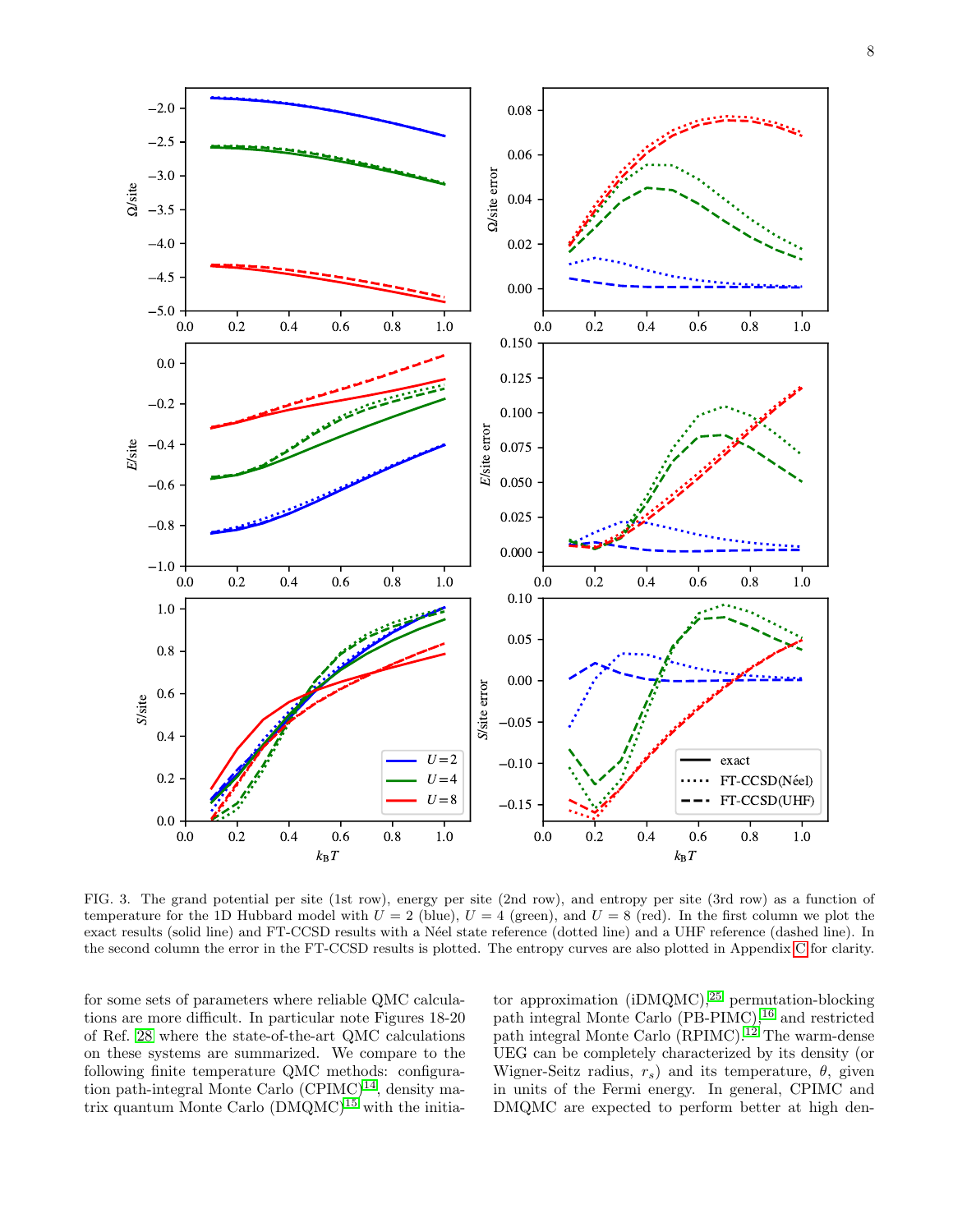

<span id="page-8-0"></span>FIG. 4. The staggered magnetization in the FT-CCSD 1 particle reduced density matrix as a function of temperature for 1D Hubbard model with  $U = 2$  (top, blue),  $U = 4$  (middle, green), and  $U = 8$  (bottom, red). Results for both a Néel state reference (dotted line) and UHF reference (dashed line) are shown.

sity (low  $r_s$ ) while PB-PIMC and RPIMC are expected to be more reliable at low density (high  $r_s$ ). All finite temperature QMC methods should be more reliable at higher temperatures for which the sign problem is less severe. We do not report results for  $r_s < 0.5$  or for  $\theta > 1$  since a variety of methods including FT-CCSD should be reliable in these limits.

In the FT-CCSD calculations shown here, there are two sources of error: the finite basis set and the neglect of high-order excitations (triples, quadruples, etc.). Additionally, FT-CC results in the grand canonical ensemble will differ from QMC calculations in the canonical ensemble for a finite number of electrons. In other words, the finite-size error will be different in canonical and grand canonical ensembles. In Appendix [D](#page-18-5) we describe two methods of basis set extrapolation and comment on the magnitude of the basis set error in these calculations. In



<span id="page-8-1"></span>FIG. 5. The exchange-correlation energy of the  $N = 33$  polarized UEG as a function of  $r_s$  for  $\theta = 0.5$ . The exchangecorrelation energy is scaled by  $r<sub>s</sub>$  to make the scale of the plot more uniform. The FT-CCSD calculations are performed in a basis of 123 plane-waves. The close agreement between FT-CC and QMC approaches in this basis set is likely due to a favorable cancellation of errors.

Figures [5](#page-8-1) and [6,](#page-9-0) we show the exchange-correlation energy of the warm-dense polarized UEG as a function of  $r<sub>s</sub>$  as computed with FT-CCSD and a variety of QMC methods at reduced temperatures of 0.5 and 0.25 respectively. For  $r_s \leq 2$  FT-CCSD agrees well with CPIMC and iDMQMC which should be reliable in this region (see Ref. [28](#page-19-7) section 5.7). For  $r_s = 4$  FT-CCSD underestimates the magnitude of the exchange correlation at both temperatures shown here. This is likely due to the neglect of triples. At zero temperature, the triples are estimated to account for approximately 15% of the correlation energy at  $r_s = 4,83$  $r_s = 4,83$  and this is consistent with what we see in the warm dense regime. We expect the finite-basis error to be significant, especially at  $\theta = 0.5$ , and the good agreement at low  $r_s$  for  $\theta = 0.5$  is likely due to a cancellation of errors.

In Figures [7](#page-9-1) and [8](#page-9-2) we show analogous calculations for the  $N = 66$  unpolarized UEG. For  $N = 66$ , differences between grand canonical and canonical ensembles should be smaller, and we expect the primary source of error to be the basis set for  $r_s \leq 4$  and the neglect of higher excitations at  $r_s = 4$ . In Appendix [D](#page-18-5) we provide an analysis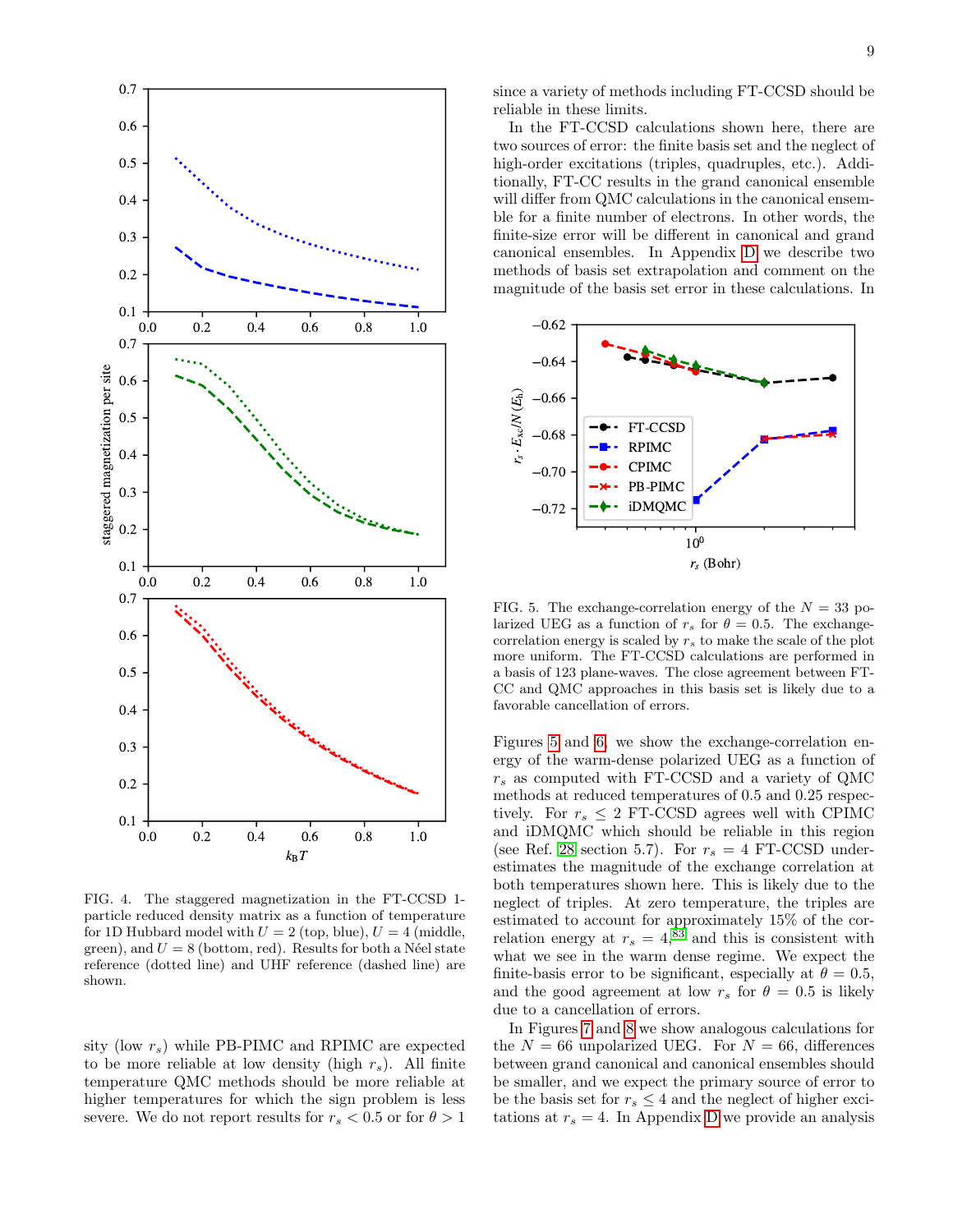

<span id="page-9-0"></span>FIG. 6. The exchange-correlation energy of the  $N = 33$  polarized UEG as a function of  $r_s$  for  $\theta = 0.25$ . The exchangecorrelation energy is scaled by  $r_s$  to make the scale of the plot more uniform. The FT-CCSD calculations are extrapolated to the complete basis set limit using the E1 method described in Appendix [D.](#page-18-5) For  $r_s = 4$  in particular the neglect of triple excitations is likeley the primary source of error.



<span id="page-9-1"></span>FIG. 7. The exchange-correlation energy of the  $N = 66$  unpolarized UEG as a function of  $r_s$  for  $\theta = 0.5$ . The exchangecorrelation energy is scaled by  $r_s$  to make the scale of the plot more uniform. The FT-CCSD calculations are performed in a basis of 123 plane-waves.

of the finite basis error which supports this claim.

More detailed calculations are necessary to make definitive statements about this system. These include calculations in larger basis sets, calculations that allow for an estimate of triples, and calculations that provide an estimate of the finite-size error. FT-CC has the potential to provide systematically improvable results for the polarized and unpolarized UEG for  $r_s \leq 4$  and for a very wide range of temperatures. For even moderate  $r_s$  (such as  $r_s < 4$ ) it is known that zero-temperature mean-field theory gives a wide range of broken symmetry solutions $84$ and the role of these broken symmetry states in subse-



<span id="page-9-2"></span>FIG. 8. The exchange-correlation energy of the  $N = 66$  unpolarized UEG as a function of  $r_s$  for  $\theta = 0.25$ . The exchangecorrelation energy is scaled by  $r_s$  to make the scale of the plot more uniform. The FT-CCSD calculations are performed in a basis of 123 plane-waves.

quent coupled cluster calculations at finite temperature should be explored. Additionally, classifying correlation in terms of the order of the coupled cluster excitations can provide insight into the nature of correlation in this important system at finite temperature.

#### C. Ab initio Hamiltonians

Finally, we consider the application of FT-CCSD to the ab initio problem. This problem is characterized by a number of difficulties including

- converging to the thermodynamic limit in materials
- larger 1-particle basis sets and/or plane-wave cutoffs may be required at finite temperature because states with larger kinetic energy are populated
- the large number of grid points required to control the numerical error at lower temperatures
- the inclusion of finite temperature nuclear effects

FT-CCSD in its current form is still too expensive for us to meaningfully address all these difficulties, however we will nonetheless show that it is possible to apply FT-CCSD to the problem of ab initio calculations on materials within the framework of local basis functions. In the following calculations, we use a minimal valence basis set of periodic Gaussian orbitals  $(SZV)^{85}$  $(SZV)^{85}$  $(SZV)^{85}$  and GTH pseudopotentials. $86,87$  $86,87$  The matrix elements have been obtained from the PySCF program package<sup>[88](#page-20-36)</sup> using plane-wave density fitting.[89](#page-20-37) Zero-temperature, groundstate CCSD calculations were performed as described in Ref. [90.](#page-20-38)

In Figures [9](#page-10-0) and [10](#page-10-1) we show the energy per atom of diamond and silicon respectively relative to the zero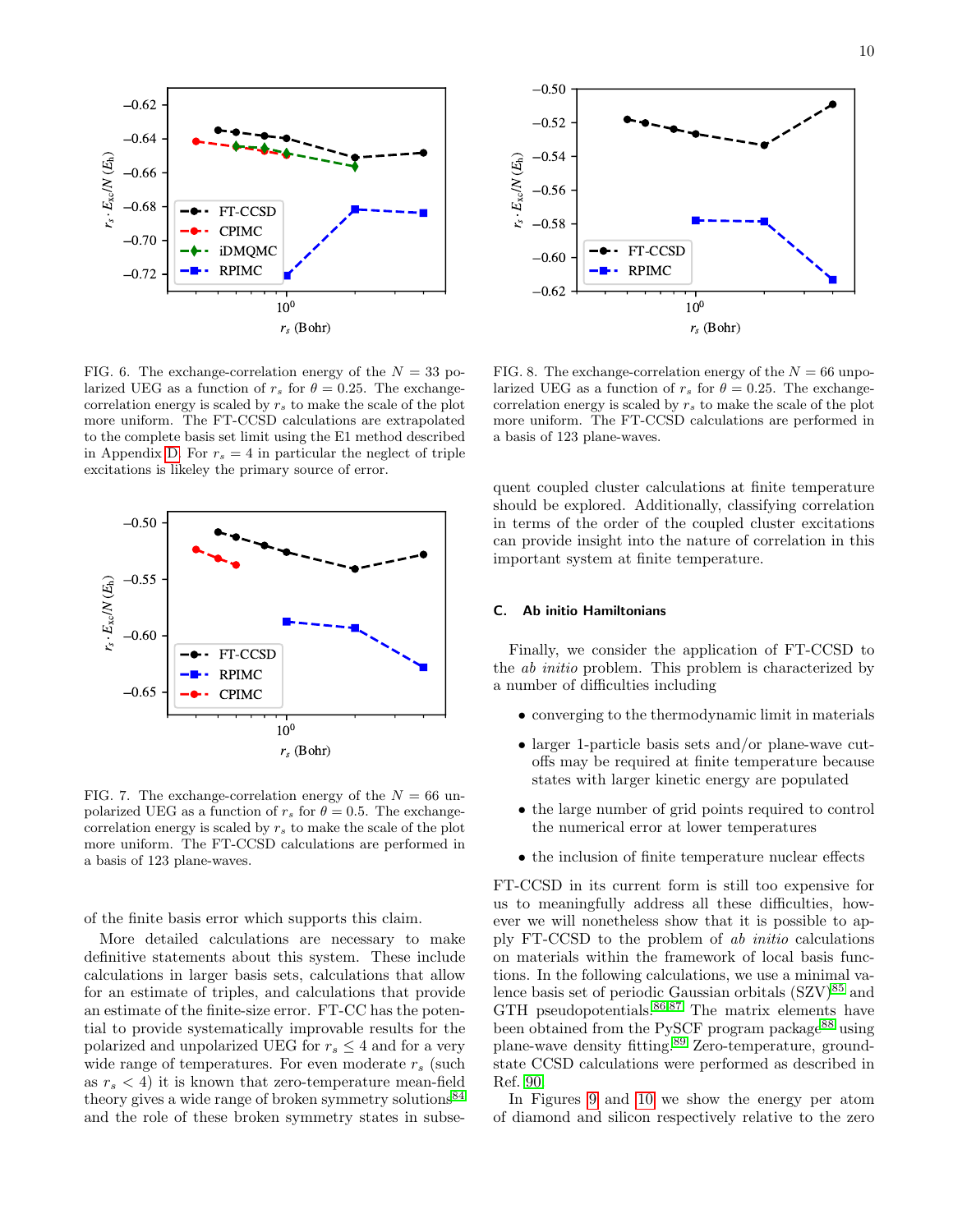temperature CCSD energy in the same basis set. In



<span id="page-10-0"></span>FIG. 9. The FT-CCSD energy per atom of diamond relative to the zero temperature CCSD energy in the same basis.



<span id="page-10-1"></span>FIG. 10. The FT-CCSD energy per atom of silicon relative to the zero temperature CCSD energy in the same basis.

both of these calculations twist averaging over a 3x3x3 k-point grid at fixed  $\mu$  was used to partially alleviate finite-size errors, and a zero-temperature Hartree-Fock reference was used. As the temperature approaches zero, the FT-CCSD energy approaches the zero-temperature, ground-state CCSD energy. The difference between the ground-state and finite-temperature energy is more pronounced for silicon relative to diamond because silicon has lower energy excited states.

Unfortunately, at lower temperatures, large orbital energy differences make integrating the FT-CCSD differential equations numerically unstable. This makes larger calculations difficult at lower temperatures. For example, for a 2-atom supercell of copper metal twist averaged over 3x3x3 mesh of k points, we were unable to reliably integrate the FT-CCSD equations much below 3000K (see Figure [11\)](#page-10-2). Dealing with this difficulty is the subject of current investigations, but the initial results are nonethe-



<span id="page-10-2"></span>FIG. 11. The FT-CCSD energy (Eh) per atom of copper. A finite-temperature Hartree-Fock reference with  $T = 0.01 E<sub>h</sub>$ was used for all points.

less promising. It is rare to see finite-temperature calculations on materials where electron correlation is treated beyond the level of DFT, and FT-CCSD should be capable of providing valuable insight for such systems.

# V. CONCLUSIONS

In this paper, we have discussed several aspects of FT-CCSD. All equations necessary for an efficient implementation have been presented, and some simple benchmarks have been provided to address the error incurred by restricting the orbital spaces and by numerical treatments of the imaginary time integration. Finally, we have shown results for the 1D Hubbard model, the warm, dense UEG, and some simple ab initio Hamiltonians. The 1D Hubbard model and the warm, dense UEG have allowed us to evaluate the strengths and weaknesses of FT-CCSD relative to exact or nearly exact results, and we find that, broadly speaking, FT-CCSD performs well for systems in which we might expect CCSD to perform well at zero temperature. For the warm, dense UEG, more calculations are needed to make truly definitive estimates of the exchange-correlation energy, but FT-CCSD performs well over a wide range of temperatures and densities. Ab initio Hamiltonians present some difficulties because of the large system sizes necessary to approach the thermodynamic limit in materials applications, and because of the relatively low temperatures necessary to obtain results of relevance to many phenomena of interest. The results for small models of silicon and diamond clearly show that the ground state CCSD energy is the zero temperature limit of FT-CCSD, and we are currently pursuing solutions to the numerical problems at low temperatures.

Future work on finite-temperature coupled cluster methods is proceeding in three directions:

1. Technical improvements to address larger systems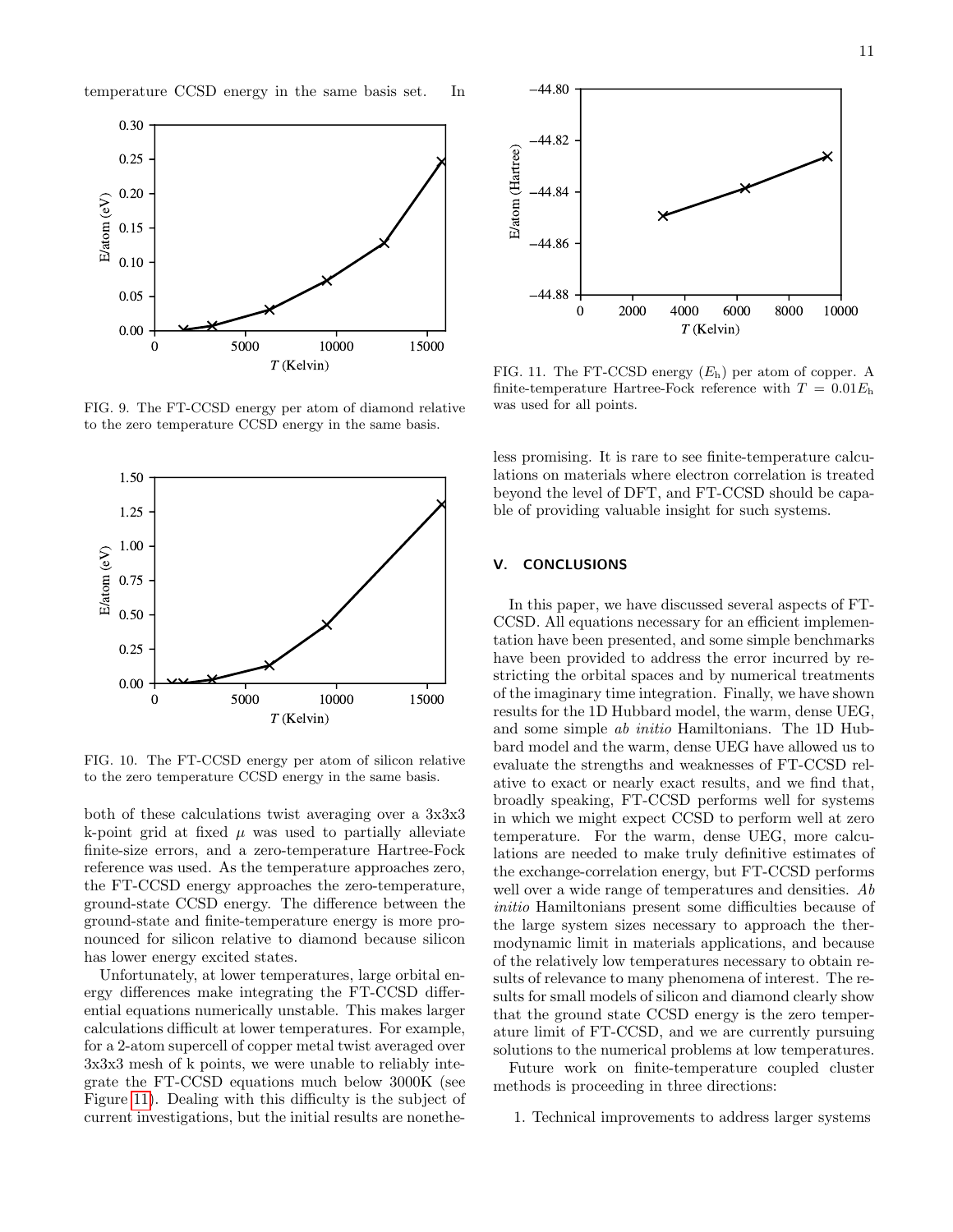- 2. Theoretical improvements and approximations to more reliably treat lower temperatures
- 3. Applications: more precise calculations on the UEG, benchmark ab initio calculations on materials in the warm-dense regime, ab initio calculations of metallic systems at ambient temperatures.

# ACKNOWLEDGMENTS

This work is supported by the US Department of Energy, Office of Science, via grant number SC0018140. The finite-temperature CC code relies on the PySCF software framework. The mean-field and periodic software infrastructure in PySCF has been developed with support from the US National Science Foundation under award no. 1657286. GKC was also supported by the Simons Foundation, via the Many-Electron Collaboration, and via the Simons Investigator program. AFW would like to thank Matthew Foulkes for helpful discussions, and Chong Sun for help with the thermodynamic Bethe ansatz.

#### <span id="page-11-1"></span>Appendix A: FT-CCSD energy, amplitude,  $\lambda$  equations

We will now state the FT-CCSD energy, amplitude, and  $\lambda$  equations. We will use "thermal" 1-electron and 2-electron integrals integrals:

$$
f_{ij} \equiv \sqrt{n_i n_j} \left[ \langle i | f | j \rangle - \delta_{ij} \varepsilon_i \right] \tag{A1}
$$

$$
f_{ia} \equiv \sqrt{n_i(1 - n_a)} \left\langle i \right| f \left| a \right\rangle \tag{A2}
$$

$$
f_{ai} \equiv \sqrt{n_i(1 - n_a)} \langle a| f | i \rangle \tag{A3}
$$

$$
f_{ab} \equiv \sqrt{(1 - n_a)(1 - n_b)} \left[ \langle a| f | b \rangle - \delta_{ab} \varepsilon_b \right] \tag{A4}
$$

$$
\langle ij | | ab \rangle \equiv \sqrt{n_i n_j (1 - n_a)(1 - n_b)}
$$

$$
\times [\langle ij | V | ab \rangle - \langle ij | V | ba \rangle]
$$
(A5)

$$
\langle ij | | ka \rangle \equiv \sqrt{n_i n_j n_k (1 - n_a)} \times [\langle ij | V | ka \rangle - \langle ij | V | ak \rangle]
$$
 (A6)

etc.

The operator  $f$  is the Fock operator of the finitetemperature mean-field density, the orbital energies,  $\varepsilon_n$ , define the mean field system, and V is the 2-particle Coulomb interaction.

The FT-CCSD grand potential is computed as

$$
\Omega_{CC} = \frac{1}{\beta} \sum_{y} g_y \mathbf{E}(\tau_y)
$$
\n(A7)

where  $g$  is the tensor of weights for some numerical integration scheme (see Section [II C\)](#page-2-6), and the kernel, E, is given by

<span id="page-11-0"></span>
$$
E(\tau) \equiv \sum_{ia} f_{ia} s_i^a(\tau) + \frac{1}{4} \sum_{ijab} \langle ij || ab \rangle [s_{ij}^{ab}(\tau) + 2s_i^a(\tau)s_j^b(\tau)].
$$
\n(A8)

The FT-CCSD amplitude and  $\lambda$  iterations can be written as:

$$
s_i^a(\tau_y) = -\tilde{S}_i^a(\tau_y) \tag{A9}
$$

$$
s_{ij}^{ab}(\tau_y) = -\tilde{S}_{ij}^{ab}(\tau_y)
$$
 (A10)

$$
\lambda_a^i(\tau_x) = -\mathcal{L}_a^i(\tau_x) \tag{A11}
$$

$$
\lambda_{ab}^{ij}(\tau_x) = -\mathcal{L}_{ab}^{ij}(\tau_x) \tag{A12}
$$

If the integral form of the equations are solved, we will use the following quadrature approximations to the integrated quantities:

$$
\tilde{\mathcal{S}}_{\mu}(\tau_y) \equiv \sum_x G_x^y e^{\Delta_{\mu}(\tau_x - \tau_y)} \mathcal{S}_{\mu}(\tau_x)
$$
\n(A13)

$$
\tilde{\lambda}^{\mu}(\tau_x) \equiv \sum_y g_y \frac{G_x^y}{g_x} e^{\Delta_{\mu}(\tau_x - \tau_y)} \lambda^{\mu}(\tau_y)
$$
\n(A14)

If instead the differential form of the equations are propagated in imaginary time, the s and  $\lambda$  amplitudes are computed directly from the S and L kernels. In either case, the utility of these definitions lies in the fact that the S and L kernels are local in time and are closely related to the ground state CCSD equations. For the singles, we find that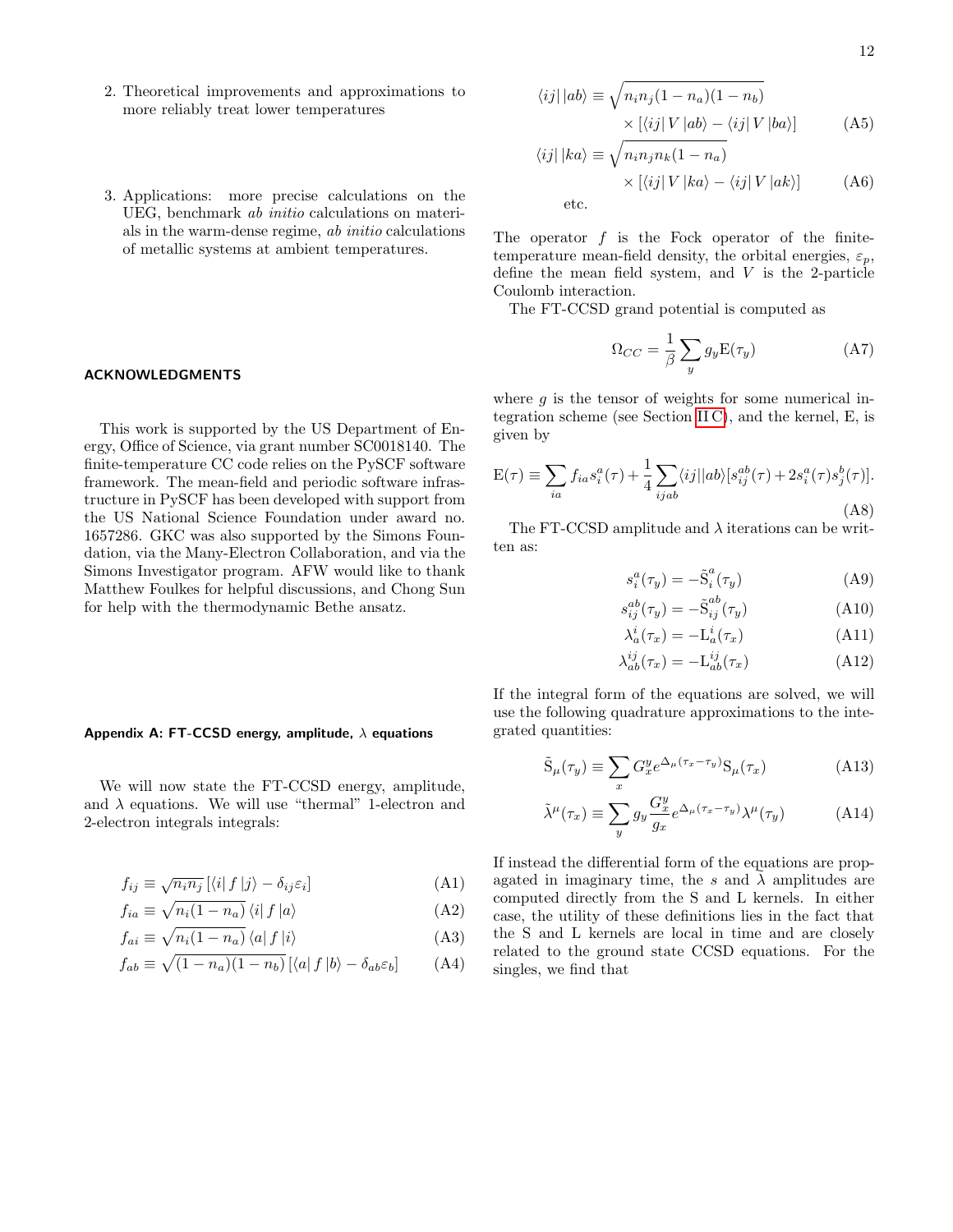<span id="page-12-0"></span>
$$
S_i^a(\tau_x) = f_{ai} + \sum_b f_{ab}s_i^b(\tau_x) - \sum_j f_{ji}s_j^a(\tau_x) + \sum_{jb} \langle ja | bi \rangle s_j^b(\tau_x) + \sum_{jb} f_{jb}s_{ij}^{ab}(\tau_x)
$$
  
+ 
$$
\frac{1}{2} \sum_{jbc} \langle aj | ibc \rangle s_{ij}^{bc}(\tau_x) - \frac{1}{2} \sum_{jkb} \langle jk | ib \rangle s_{jk}^{ab}(\tau_x) - \sum_{jb} f_{jb}s_i^b(\tau_x) s_j^a(\tau_x) + \sum_{jbc} \langle ja | ibc \rangle s_j^b(\tau_x) s_i^c(\tau_x)
$$
  
- 
$$
\sum_{jkb} \langle jk | bi \rangle s_j^b(\tau_x) s_k^a(\tau_x) - \frac{1}{2} \sum_{jkbc} \langle jk | ibc \rangle s_i^b(\tau_x) s_{jk}^{ac}(\tau_x) - \frac{1}{2} \sum_{jkbc} \langle jk | ibc \rangle s_j^a(\tau_x) s_{ik}^{bc}(\tau_x)
$$
  
+ 
$$
\sum_{jkbc} \langle jk | ibc \rangle s_j^b(\tau_x) s_{ki}^{ca}(\tau_x) + \sum_{jkcd} \langle jk | ibc \rangle s_i^b(\tau_x) s_j^c(\tau_x) s_k^a(\tau_x)
$$
(A15)

And similarly, for the doubles

$$
S_{ij}^{ab}(\tau_{x}) = \langle ab| |ij \rangle + P(ij) \sum_{c} \langle ab| |cj \rangle s_{i}^{c}(\tau_{x}) - P(ab) \sum_{k} \langle kb| |ij \rangle s_{k}^{a}(\tau_{x}) + P(ab) \sum_{c} f_{bc}s_{ij}^{ac}(\tau_{x})
$$
  
\n
$$
- P(ij) \sum_{k} f_{kj}s_{ik}^{ab}(\tau_{x}) + \frac{1}{2} \sum_{cd} \langle ab| |cd \rangle s_{ij}^{cd}(\tau_{x}) + \frac{1}{2} \sum_{kl} \langle kl| |ij \rangle s_{kl}^{ab}(\tau_{x})
$$
  
\n
$$
+ P(ij)P(ab) \sum_{kc} \langle kb| |cj \rangle s_{ik}^{a}(\tau_{x}) + \frac{1}{2} P(ij) \sum_{cd} \langle ab| |cd \rangle s_{i}^{c}(\tau_{x})s_{j}^{d}(\tau_{x})
$$
  
\n
$$
+ \frac{1}{2} P(ab) \sum_{kl} \langle kl| |ij \rangle s_{k}^{a}(\tau_{x})s_{l}^{b}(\tau_{x}) - P(ij)P(ab) \sum_{kc} \langle ak| |cj \rangle s_{i}^{c}(\tau_{x})s_{k}^{b}(\tau_{x})
$$
  
\n
$$
- P(ij) \sum_{kc} f_{kc}s_{i}^{c}(\tau_{x})s_{kj}^{ab}(\tau_{x}) - P(ij)P(ab) \sum_{kc} \langle ak| |ci \rangle s_{k}^{c}(\tau_{x})s_{kj}^{ab}(\tau_{x})
$$
  
\n
$$
+ P(ab) \sum_{kc} \langle ka| |cd \rangle s_{k}^{c}(\tau_{x})s_{ij}^{ab}(\tau_{x}) - P(ij) \sum_{klc} \langle kl| |ci \rangle s_{k}^{c}(\tau_{x})s_{ij}^{ab}(\tau_{x})
$$
  
\n
$$
+ P(ij)P(ab) \sum_{kc} \langle ak| |cd \rangle s_{i}^{c}(\tau_{x})s_{kj}^{ab}(\tau_{x}) - P(ij)P(ab) \sum_{klc} \langle kl| |ic \rangle s_{k}^{a}(\tau_{x})s_{ij}^{cb}(\tau_{x})
$$
  
\n
$$
+ \frac{1}{2} P(ij) \sum_{klc} \langle kl| |cd \rangle s_{i}^{ca}(\tau_{x})s_{kj}^{ab}(\tau_{
$$

The kernel L is also local in time and is equal to the CCSD  $\lambda$  equations evaluated with  $\tilde{\lambda}$ :

<span id="page-12-1"></span>
$$
L_a^i(\tau_x) = f_{ia} + \sum_b \tilde{\lambda}_b^i(\tau_x) f_{ba} - \sum_j \tilde{\lambda}_a^j(\tau_x) f_{ij} + \sum_{jb} \tilde{\lambda}_b^j(\tau_x) \langle bi | \, |ja \rangle + \sum_{jb} \langle ij | \, |ab \rangle \, s_j^b(\tau_x)
$$

$$
- \sum_{jb} \tilde{\lambda}_a^j(\tau_x) f_{ib} s_j^b(\tau_x) - \sum_{jb} \tilde{\lambda}_b^i(\tau_x) f_{ja} s_j^b(\tau_x) + \sum_{jbc} \tilde{\lambda}_c^i(\tau_x) \langle cj | \, |ab \rangle \, s_j^b(\tau_x)
$$

$$
- \sum_{jkb} \tilde{\lambda}_a^k(\tau_x) \langle ij | \, |kb \rangle \, s_j^b(\tau_x) + \sum_{jbc} \tilde{\lambda}_c^j(\tau_x) \langle ci | \, |ba \rangle \, s_j^b(\tau_x) - \sum_{jkb} \tilde{\lambda}_b^k(\tau_x) \langle ji | \, |ka \rangle \, s_j^b(\tau_x)
$$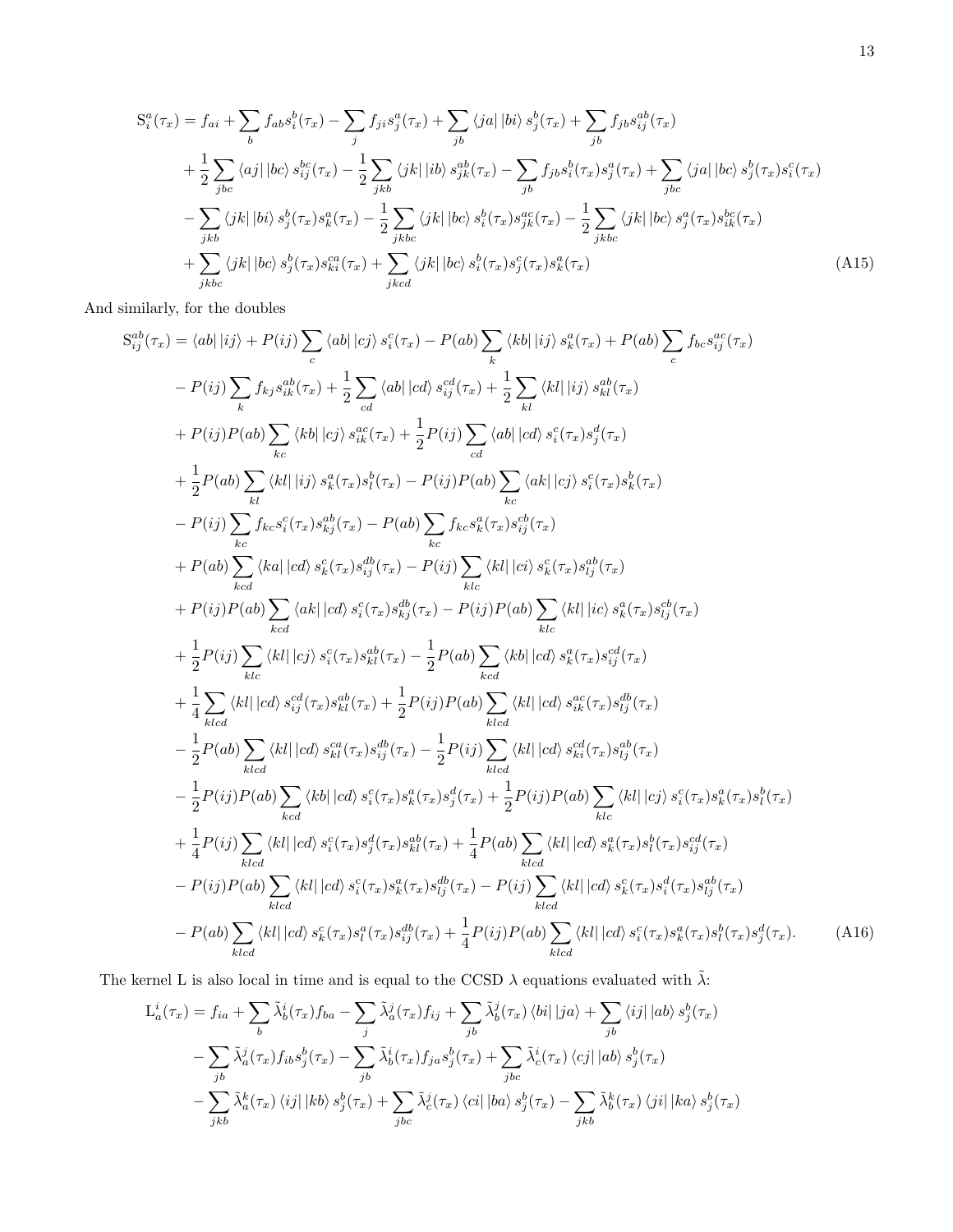$$
-\frac{1}{2} \sum_{jkbc} \tilde{\lambda}_{a}^{j}(\tau_{x}) \langle i k | \langle bc \rangle s_{jk}^{bc}(\tau_{x}) - \frac{1}{2} \sum_{jkbc} \tilde{\lambda}_{b}^{j}(\tau_{x}) \langle j k | \langle ac \rangle s_{jk}^{bc}(\tau_{x}) + \sum_{jkbc} \tilde{\lambda}_{b}^{j}(\tau_{x}) \langle ki | \langle ca \rangle s_{jk}^{bc}(\tau_{x})
$$
\n
$$
-\sum_{jkbc} \tilde{\lambda}_{a}^{j}(\tau_{x}) \langle i k | \langle bc \rangle s_{j}^{b}(\tau_{x}) s_{k}^{c}(\tau_{x}) - \sum_{jkbc} \tilde{\lambda}_{b}^{j}(\tau_{x}) \langle j k | \langle ac \rangle s_{j}^{b}(\tau_{x}) s_{k}^{c}(\tau_{x})
$$
\n
$$
-\sum_{jkbc} \tilde{\lambda}_{b}^{k}(\tau_{x}) \langle j i | \langle ca \rangle s_{j}^{b}(\tau_{x}) s_{k}^{c}(\tau_{x}) + \frac{1}{2} \sum_{jkbc} \tilde{\lambda}_{b}^{jj}(\tau_{x}) \langle cb | \langle a j \rangle
$$
\n
$$
-\frac{1}{2} \sum_{jkb} \tilde{\lambda}_{ab}^{kj}(\tau_{x}) \langle i b | \langle kj \rangle - \sum_{jkbc} \tilde{\lambda}_{ab}^{jk}(\tau_{x}) \langle ic | \langle bk \rangle s_{j}^{b}(\tau_{x}) - \sum_{jkbc} \tilde{\lambda}_{bc}^{jk}(\tau_{x}) \langle j c | \langle ak \rangle s_{j}^{b}(\tau_{x})
$$
\n
$$
+\frac{1}{2} \sum_{jkbc} \tilde{\lambda}_{ab}^{ij}(\tau_{x}) \langle ca | \langle ab \rangle s_{j}^{b}(\tau_{x}) + \frac{1}{2} \sum_{jkbb} \tilde{\lambda}_{ab}^{kj}(\tau_{x}) \langle ij | \langle kl \rangle s_{j}^{b}(\tau_{x}) - \frac{1}{2} \sum_{jkbc} \tilde{\lambda}_{ba}^{jk}(\tau_{x}) f_{ia} s_{jk}^{bc}(\tau_{x})
$$
\n
$$
-\frac{1}{2} \sum_{jkbc} \tilde{\lambda}_{ba}^{ij}(\tau_{x}) \langle kd | \langle ca \rangle s_{j}^{b}(\tau_{x}) + \frac{1}{2} \sum_{jkbc} \tilde{\lambda}_{ba}^{ij}(\tau_{
$$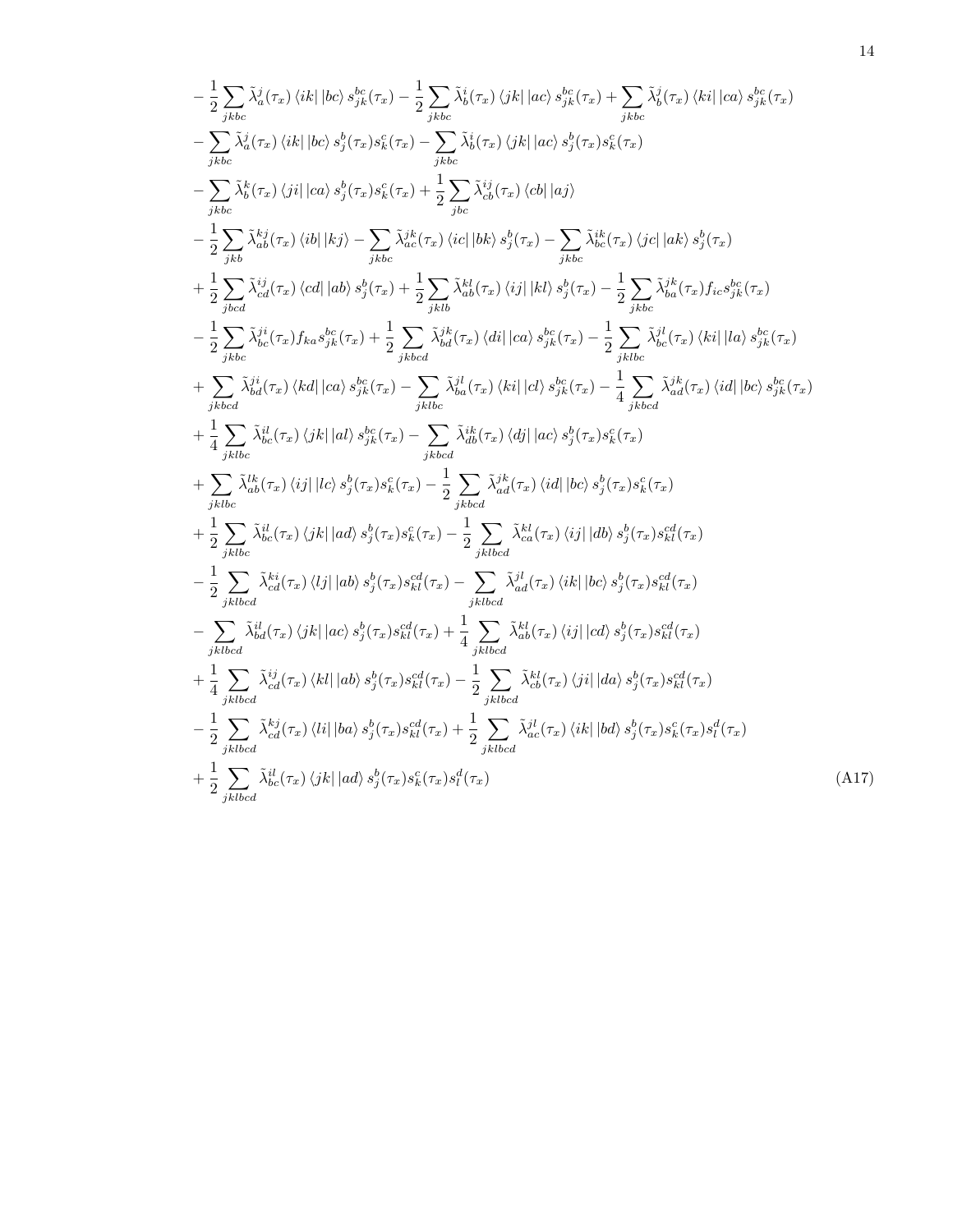$$
\frac{d}{dt}\frac{d}{dt}\left(\tau_{x}\right) = \langle ij| \left| ab \right\rangle + P(ij)P(ab) f_{ia} \tilde{\lambda}_{b}^{i}(\tau_{x}) + P(ij) \sum_{c} \tilde{\lambda}_{c}^{i}(\tau_{x}) \langle cj| \left| ab \right\rangle
$$
\n
$$
- P(ab) \sum_{k} \tilde{\lambda}_{c}^{k}(\tau_{x}) \langle ij| \left| kb \right\rangle + P(ij)P(ab) \sum_{kc} \tilde{\lambda}_{b}^{i}(\tau_{x}) \langle ik| \left| ac \right\rangle s_{k}^{c}(\tau_{x})
$$
\n
$$
- P(ij) \sum_{k} \tilde{\lambda}_{c}^{i}(\tau_{x}) \langle kl| \left| ab \right\rangle s_{k}^{c}(\tau_{x}) - P(ab) \sum_{k} \tilde{\lambda}_{c}^{k}(\tau_{x}) \langle ij| \left| cb \right\rangle s_{k}^{c}(\tau_{x})
$$
\n
$$
+ P(ab) \sum_{c} \tilde{\lambda}_{ac}^{i}(\tau_{x}) f_{cb} - P(ij) \sum_{k} \tilde{\lambda}_{ab}^{i}(\tau_{x}) f_{jk} + \frac{1}{2} \sum_{cd} \tilde{\lambda}_{cd}^{i}(\tau_{x}) \langle cd| \left| ab \right\rangle
$$
\n
$$
+ \frac{1}{2} \sum_{kl} \tilde{\lambda}_{ab}^{kl}(\tau_{x}) f_{jl} \langle kl| \left| kb \right\rangle + P(ij)P(ab) \sum_{kc} \tilde{\lambda}_{ac}^{i}(\tau_{x}) \langle cj| \left| kb \right\rangle
$$
\n
$$
- P(ij) \sum_{kc} \tilde{\lambda}_{ab}^{i}(\tau_{x}) f_{jc}s_{k}^{c}(\tau_{x}) - P(ab) \sum_{kc} \tilde{\lambda}_{ac}^{i}(\tau_{x}) f_{kb}s_{k}^{c}(\tau_{x})
$$
\n
$$
+ P(ab) \sum_{kc} \tilde{\lambda}_{ab}^{i}(\tau_{x}) \langle dl| \left| bc \rangle s_{k}^{c}(\tau_{x}) - P(ij) \sum_{klc} \tilde{\lambda}_{ab}^{il}(\tau_{x}) \langle jk| \left| kb \right\rangle s_{k}^{c}(\tau_{x})
$$
\n
$$
+ P(ij)P(ab) \sum_{kcd} \tilde{\lambda}_{ad}^{i}(\tau_{x}) \langle dj| \
$$

In practice we use the intermediate scheme of Stanton and Gauss<sup>[91,](#page-20-39)[92](#page-20-40)</sup> to compute S and L efficiently.

# <span id="page-14-0"></span>Appendix B: FT-CCSD response densities

 $\mathcal{L}^{ij}_{ab}$ 

As we discussed in Section [II D,](#page-2-4) the computation of derivatives can be efficiently implemented by computing response densities that can be contracted with the basis representation of operators to compute properties. In Section [II D](#page-2-4) we described a total of 6 terms relevant to the computation of derivatives. We will now describe how

the contribution of all terms can be efficiently computed for FT-CCSD.

Terms of type 1 can be computed by evaluating the Lagrangian with the the quantities

$$
\frac{\partial E}{\partial \alpha}, \quad \frac{\partial S_{\mu}}{\partial \alpha}, \tag{B1}
$$

but it is more efficient to first form unrelaxed, normalordered 1- or 2-particle response densities,  $\gamma_N$  or  $\Gamma_N$ , and then trace them with the appropriate operators when more than one property is desired. The expressions for these quantities are given in Equations [B2-](#page-15-0)[B14](#page-16-0) with implied summations.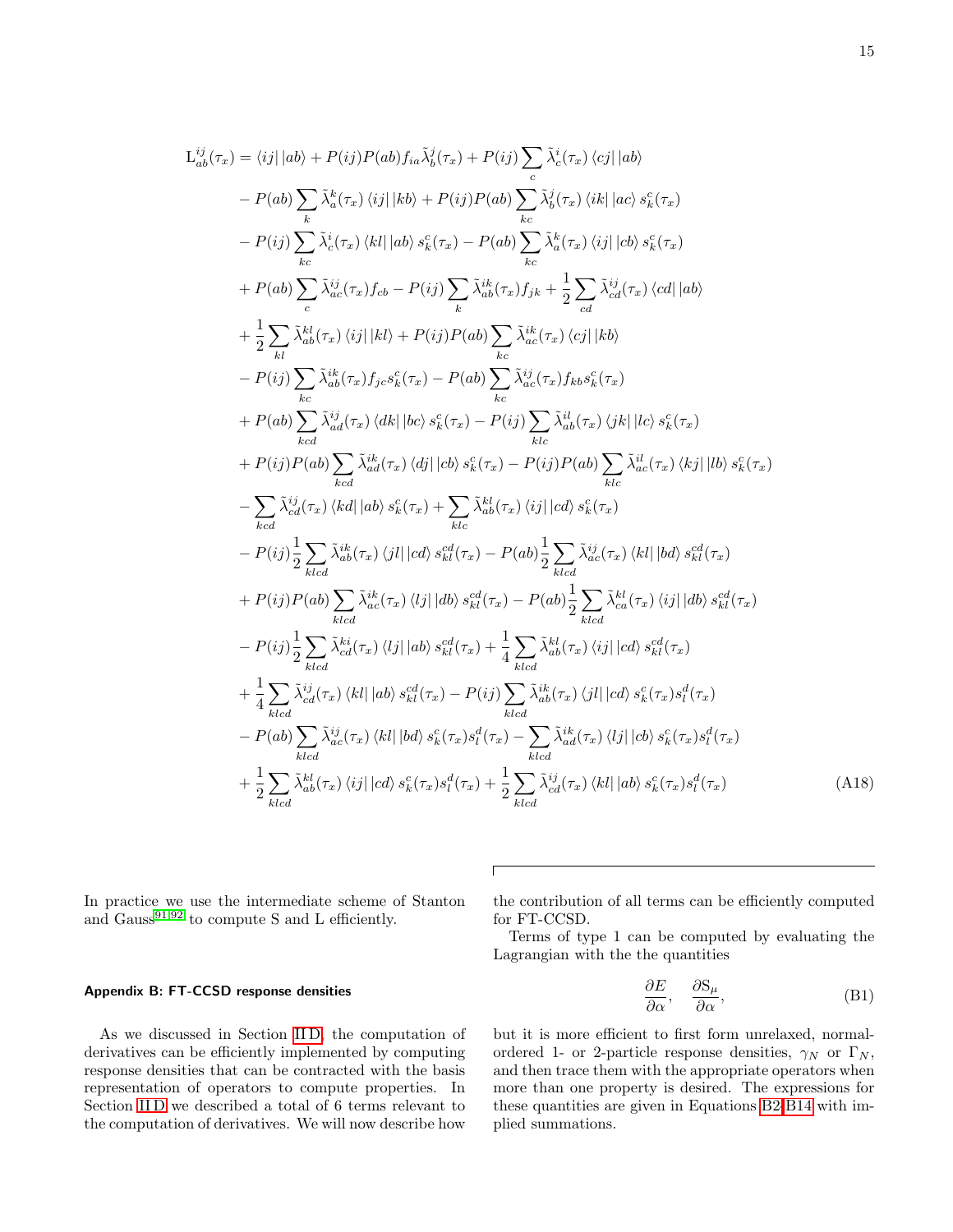The unrelaxed 1-RDM:

$$
\frac{(\gamma_N)_{ia}}{\sqrt{n_i(1-n_a)}} = -g_y \tilde{\lambda}_a^i(\tau_y)
$$
\n(B2)

$$
\frac{(\gamma_N)_{ba}}{\sqrt{(1-n_b)(1-n_a)}} = -g_y \tilde{\lambda}_a^i(\tau_y) s_i^b(\tau_y) - \frac{1}{2} g_y \tilde{\lambda}_{cb}^{ki}(\tau_y) s_{ki}^{ca}(\tau_y)
$$
(B3)

<span id="page-15-0"></span>
$$
\frac{(\gamma_N)_{ji}}{\sqrt{n_i n_j}} = g_y \tilde{\lambda}_a^j(\tau_y) s_i^a(\tau_y) + \frac{1}{2} g_y \tilde{\lambda}_{ca}^{kj}(\tau_y) s_{ki}^{ca}(\tau_y)
$$
\n(B4)

$$
\frac{(\gamma_N)_{ai}}{\sqrt{n_i(1-n_a)}} = g_y s_i^a(\tau_y) - g_y \tilde{\lambda}_b^j(\tau_y) s_{ji}^{ba}(\tau_y) + g_y \tilde{\lambda}_b^j(\tau_y) s_i^b(\tau_y) s_j^a(\tau_y) \n+ \frac{1}{2} g_y \tilde{\lambda}_{bc}^{jk}(\tau_y) s_j^b(\tau_y) s_{jk}^{ac}(\tau_y) + \frac{1}{2} g_y \tilde{\lambda}_{bc}^{jk}(\tau_y) s_j^a(\tau_y) s_{ik}^{bc}(\tau_y)
$$
\n(B5)

The unrelaxed 2-RDM:

$$
\frac{(\Gamma_N)_{ijab}}{\sqrt{n_j n_j (1 - n_a)(1 - n_b)}} = -g_y \tilde{\lambda}_{ab}^{ij}(\tau_y)
$$
\n(B6)

$$
\frac{(\Gamma_N)_{ciab}}{\sqrt{(1-n_c)n_i(1-n_a)(1-n_b)}} = -g_y \tilde{\lambda}_{ab}^{ji}(\tau_y) s_j^c(\tau_y)
$$
\n(B7)

$$
\frac{(\Gamma_N)_{jkai}}{\sqrt{n_j n_k (1 - n_a) n_i}} = g_y \tilde{\lambda}_{ab}^{jk} (\tau_y) s_i^b (\tau_y)
$$
\n(B8)

$$
\frac{(\Gamma_N)_{cdab}}{\sqrt{(1-n_c)(1-n_d)(1-n_a)(1-n_b)}} = -\frac{1}{2}g_y\tilde{\lambda}_{ab}^{kl}(\tau_y)s_{kl}^{cd}(\tau_y) - P(cd)g_y\frac{1}{2}\tilde{\lambda}_{cd}^{kl}(\tau_y)s_l^d(\tau_y)
$$
(B9)

$$
\frac{(\Gamma_N)_{bjia}}{\sqrt{(1-n_b)n_jn_i(1-n_a)}} = -g_y\tilde{\lambda}_a^j(\tau_y)s_i^b(\tau_y) - g_y\tilde{\lambda}_{ca}^{kj}(\tau_y)s_{ki}^{cb}(\tau_y) + g_y\tilde{\lambda}_{ac}^{kj}(\tau_y)s_k^b(\tau_y)s_i^c(\tau_y)
$$
(B10)

$$
\frac{(\Gamma_N)_{klij}}{\sqrt{n_k n_l n_i n_j}} = -\frac{1}{2} g_y \tilde{\lambda}_{cd}^{kl}(\tau_y) s_{ij}^{cd}(\tau_y) - P(ij) \frac{1}{2} g_y \tilde{\lambda}_{cd}^{kl}(\tau_y) s_i^c(\tau_y) s_j^d(\tau_y)
$$
(B11)

$$
\frac{(\Gamma_N)_{bcai}}{\sqrt{(1-n_b)(1-n)(1-n_a)n_i}} = -g_y \tilde{\lambda}_a^j(\tau_y) s_{ji}^{bc}(\tau_y) - P(bc)g_y \tilde{\lambda}_a^j(\tau_y) s_j^b(\tau_y) s_i^c(\tau_y)
$$

$$
- P(bc) \frac{1}{2} g_y \tilde{\lambda}_{da}^{lk}(\tau_y) s_{lk}^{db}(\tau_y) s_i^c(\tau_y) - P(bc)g_y \tilde{\lambda}_{ad}^{kl}(\tau_y) s_{il}^{cd}(\tau_y) s_k^b(\tau_y)
$$

$$
+ \frac{1}{2} g_y \tilde{\lambda}_{ad}^{kl}(\tau_y) s_{ki}^{bc}(\tau_y) s_i^d(\tau_y) + g_y \tilde{\lambda}_{ad}^{kl}(\tau_y) s_i^b(\tau_y) s_i^d(\tau_y) s_i^c(\tau_y)
$$
(B12)
$$
\frac{(\Gamma_N)_{kaij}}{\sqrt{(\Gamma_{ij} + \Gamma_{ij})_{kaj}}} = g_y \tilde{\lambda}_b^k(\tau_y) s_{ij}^{ba}(\tau_y) + P(ij) g_y \tilde{\lambda}_b^k(\tau_y) s_j^b(\tau_y) s_j^a(\tau_y)
$$

$$
\sqrt{n_k(1 - n_a)n_i n_j} \n\begin{aligned}\n&\frac{sgr \cdot (s_y) \cdot g_{ij} \cdot (s_y) \cdot (s_y) \cdot (s_y) \cdot (s_y) \cdot (s_y) \cdot (s_y) \cdot (s_y) \cdot (s_y) \cdot (s_y)}{2} \\
&\quad + P(ij) \frac{1}{2} g_y \tilde{\lambda}_{bd}^{kl}(\tau_y) s_{il}^{bd}(\tau_y) s_j^a(\tau_y) + P(ij) g_y \tilde{\lambda}_{bd}^{kl}(\tau_y) s_{jl}^d(\tau_y) s_l^b(\tau_y) \\
&\quad - \frac{1}{2} g_y \tilde{\lambda}_{db}^{lk}(\tau_y) s_{ji}^d(\tau_y) s_l^a(\tau_y) - g_y \tilde{\lambda}_{db}^{lk}(\tau_y) s_j^d(\tau_y) s_j^d(\tau_y) s_j^d(\tau_y)\n\end{aligned}\n\tag{B13}
$$
\n
$$
(T_N)_{abij} \n\begin{aligned}\n&\frac{1}{2} P(ij) \frac{1}{2} g_y \tilde{\lambda}_{db}^{kl}(\tau_y) s_{il}^a(\tau_y) - g_y \tilde{\lambda}_{db}^{lk}(\tau_y) s_j^d(\tau_y) s_j^d(\tau_y)\n\end{aligned}
$$

$$
\frac{(\Gamma_{N})_{abij}}{\sqrt{(1-n_{a})(1-n_{b})n_{i}n_{j}}} = g_{y}s_{ij}^{ab}(\tau_{y}) + \frac{1}{2}P(ij,ab)g_{y}s_{i}^{a}(\tau_{y})s_{j}^{b}(\tau_{y}) + P(ab)g_{y}\tilde{\lambda}_{c}^{k}(\tau_{y})s_{ij}^{cb}(\tau_{y})s_{k}^{a}(\tau_{y}) \n+ P(ij)g_{y}\tilde{\lambda}_{c}^{k}(\tau_{y})s_{kj}^{ab}(\tau_{y})s_{i}^{c}(\tau_{y}) - P(ij,ab)g_{y}\tilde{\lambda}_{c}^{k}(\tau_{y})s_{jk}^{a}(\tau_{y})\n+ P(ij,ab)g_{y}\tilde{\lambda}_{c}^{k}(\tau_{y})s_{k}^{a}(\tau_{y})s_{j}^{b}(\tau_{y}) - \frac{1}{4}g_{y}\tilde{\lambda}_{cd}^{kl}(\tau_{y})s_{kl}^{ab}(\tau_{y})s_{ij}^{cd}(\tau_{y})\n- \frac{1}{2}P(ij,ab)g_{y}\tilde{\lambda}_{cd}^{kl}(\tau_{y})s_{ki}^{ca}(\tau_{y})s_{ij}^{db}(\tau_{y}) + \frac{1}{2}P(ab)g_{y}\tilde{\lambda}_{cd}^{kl}(\tau_{y})s_{ij}^{ad}(\tau_{y})\n+ \frac{1}{2}P(ij)g_{y}\tilde{\lambda}_{cd}^{kl}(\tau_{y})s_{ij}^{ca}(\tau_{y}) - \frac{1}{4}P(ab)g_{y}\tilde{\lambda}_{cd}^{kl}(\tau_{y})s_{ij}^{cd}(\tau_{y})s_{k}^{b}(\tau_{y})\n- \frac{1}{4}P(ij)g_{y}\tilde{\lambda}_{cd}^{kl}(\tau_{y})s_{kl}^{ab}(\tau_{y})s_{j}^{c}(\tau_{y}) + P(ij,ab)g_{y}\tilde{\lambda}_{cd}^{kl}(\tau_{y})s_{jl}^{a}(\tau_{y})s_{k}^{a}(\tau_{y})s_{i}^{c}(\tau_{y})\n+ \frac{1}{2}P(ij,ab)g_{y}\tilde{\lambda}_{cd}^{kl}(\tau_{y})s_{jl}^{a}(\tau_{y})s_{k}^{a}(\tau_{y}) + \frac{1}{2}P(ij,ab)g_{y}\tilde{\lambda}_{cd}^{kl}(\tau_{y})s_{kl}^{bd}(\tau
$$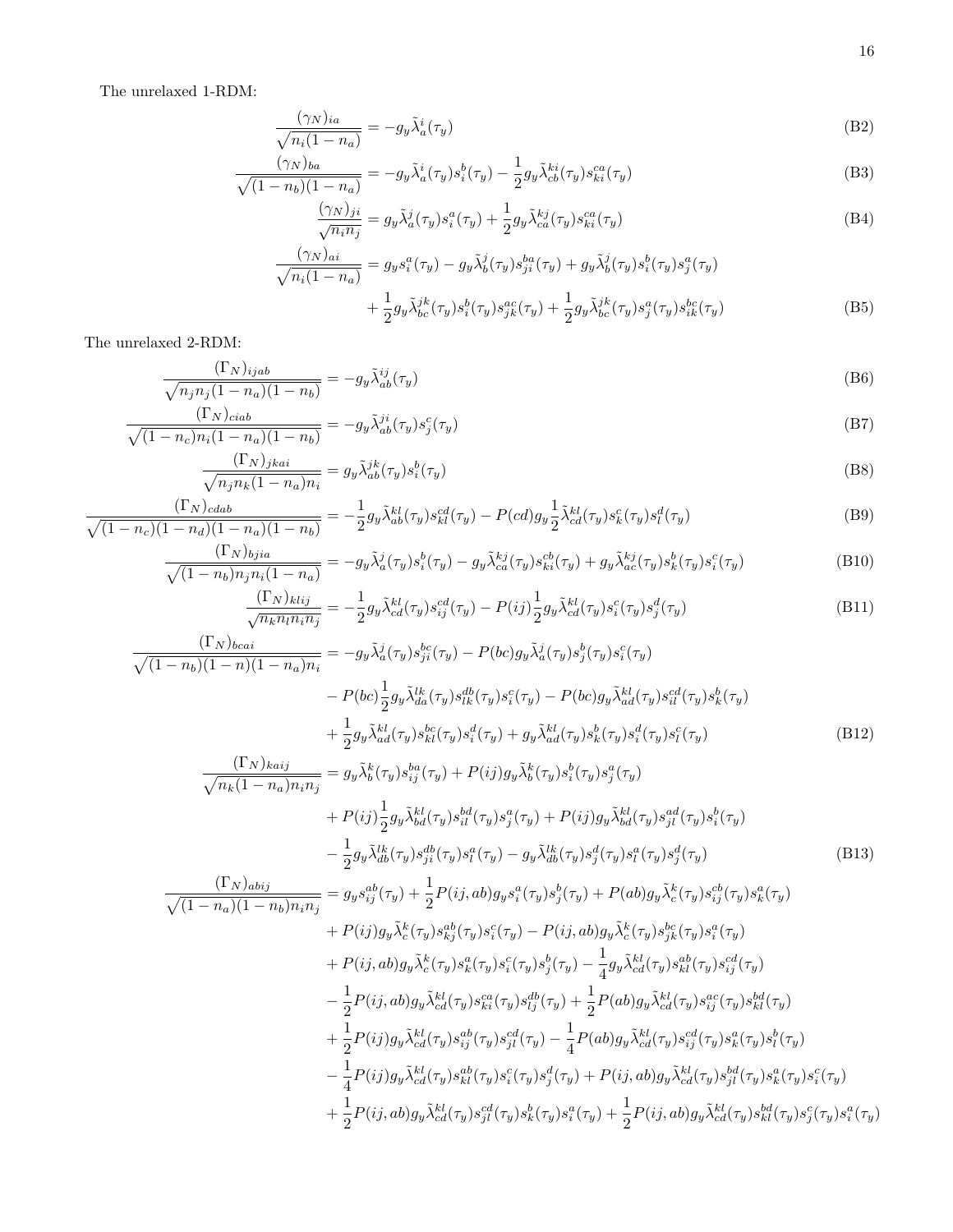$$
-\frac{1}{4}P(ij,ab)g_y\tilde{\lambda}_{cd}^{kl}(\tau_y)s_k^a(\tau_y)s_l^c(\tau_y)s_l^b(\tau_y)sd_j^d(\tau_y)
$$
\n(B14)

Recall that the indices  $i$  and  $a$  do not refer to disjoint subspaces and therefore the full unrelaxed density matrix can be written in the MO basis as

$$
(\gamma_N)_{pq} = \sum_{ia} (\gamma_N)_{ia} \delta_{ip} \delta_{aq} + \sum_{ba} (\gamma_N)_{ba} \delta_{bp} \delta_{aq}
$$

$$
+ \sum_{ij} (\gamma_N)_{ji} \delta_{jp} \delta_{iq} + \sum_{ai} (\gamma_N)_{ai} \delta_{ap} \delta_{iq}.
$$
 (B15)

We may compute the average of some operator,  $X$ , as

$$
\langle X \rangle = \sum_{pq} (\gamma_N)_{qp} X_{pq}^{(1)} + \sum_{pq} p_{qp} X_{pq} \tag{B16}
$$

where  $p$  is the mean-field 1-RDM:

$$
p_{qp} = \delta_{qp} n_p. \tag{B17}
$$

The expression for the average of 2-particle properties is analogous. The normal ordered 2-RDM is given by

$$
(\Gamma_N)_{pqrs} = (\Gamma_N)_{ijab} \delta_{ip} \delta_{jq} \delta_{ra} \delta_{sb} + \dots
$$
 (B18)

The full unrelaxed 2-RDM additionally includes the contribution from the reference density:

$$
\Gamma_{pqrs} = (\Gamma_N)_{pqrs} + \frac{1}{2} [(\gamma_N)_{pr} p_{qs} - (\gamma_N)_{ps} p_{rq}]
$$
  
+ 
$$
\frac{1}{2} [p_{pr}(\gamma_N)_{qs} - p_{ps}(\gamma_N)_{rq}] + p_{pr} p_{qs} - p_{ps} p_{qr}.
$$
  
(B19)

A 2-electron observable,  $Y$ , can then be approximated by tracing its operator representation with the unrelaxed 2- RDM:

$$
\langle Y \rangle = \frac{1}{4} \sum_{pqrs} \Gamma_{pqrs} Y_{rspq} \tag{B20}
$$

It is also possible to partially relax the properties by including the response of the orbital energies and the occupation numbers. This involves three contributions:

$$
\frac{\partial \Omega^{(1)}}{\partial n_i} \frac{\partial n_i}{\partial \varepsilon_i} \frac{\partial \varepsilon_i}{\partial \alpha}, \quad \frac{\partial \mathcal{L}}{\partial n_i} \frac{\partial n_i}{\partial \varepsilon_i} \frac{\partial \varepsilon_i}{\partial \alpha}, \quad \frac{\partial \mathcal{L}}{\partial \varepsilon_i} \frac{\partial \varepsilon_i}{\partial \alpha}.
$$
 (B21)

Since the derivative of the orbital energies is just equal to

$$
\frac{\partial \varepsilon_i}{\partial \alpha} = \langle i | X | i \rangle \tag{B22}
$$

for a 1-electron operator, the contribution due to the relaxation of the orbital energies and occupation numbers can be computed as

$$
\sum_{q} d_q X_q^{(0)} \tag{B23}
$$

where

<span id="page-16-0"></span>
$$
d_q = \frac{\partial \Omega^{(1)}}{\partial n_q} \frac{\partial n_q}{\partial \varepsilon_q} + \frac{\partial \mathcal{L}}{\partial n_q} \frac{\partial n_q}{\partial \varepsilon_q} + \frac{\partial \mathcal{L}}{\partial \varepsilon_q}.
$$
 (B24)

The first term is most easily computed from the derivative of the first order correction to  $\Omega$ :

$$
\frac{\partial \Omega^{(1)}}{\partial n_q} = (h_{qq} - \varepsilon_q) + \sum_j \left[ \langle qj | V | qj \rangle - \langle qj | V | jq \rangle \right] n_j
$$

$$
= \langle q | f | q \rangle - \varepsilon_q.
$$
(B25)

This contribution will be zero for a thermal Hartree-Fock reference.

The second term is most efficiently computed by first forming derivative integrals,

$$
f_{ab}^{(q)} = \frac{\partial n_q}{\partial \varepsilon_q} \frac{\partial}{\partial n_q} f_{ab}
$$
 (B26)

 $\lambda$ 

$$
\langle ab| |cd\rangle^{(q)} = \frac{\partial n_q}{\partial \varepsilon_q} \frac{\partial}{\partial n_q} \langle ab| |cd\rangle , \qquad (B27)
$$

and then contracting them with the unrelaxed, normalordered, 1- and 2-RDMs:

$$
(\gamma_N)_{ba} f_{ab}^{(q)} + (\Gamma_N)_{cdab} \langle ab | cb \rangle^{(q)} + \dots \tag{B28}
$$

Note that while the derivatives of the Fock matrix are dense 3-index quantities because the Fock matrix involves sums over occupation numbers, the derivatives of the two-electron interaction are still only 4-index quantities because

$$
\langle ab| |cd\rangle^{(q)} = \langle ab| |cd\rangle^{(a)} \delta_{qa} + \langle ab| |cd\rangle^{(b)} \delta_{qb}
$$

$$
+ \langle ab| |cd\rangle^{(c)} \delta_{qc} + \langle ab| |cd\rangle^{(d)} \delta_{qd} \qquad (B29)
$$

The remaining contribution is computed by taking the derivative of orbital energies which appear directly in the Lagrangian in the exponential factor. If the integral form of the equations are used, then this term can be computed directly:

$$
\frac{\partial \mathcal{L}}{\partial \varepsilon_q} = -\frac{1}{\beta} \sum_y g_y \lambda^\mu(\tau_y)
$$

$$
\times \sum_x (\tau_y - \tau_x) G_x^y e^{\Delta_\mu(\tau_x - \tau_y)} S_\mu(\tau_x) \frac{\partial \Delta_\mu}{\partial \varepsilon_q} \quad (B30)
$$

The label  $\mu$  runs over all singles and doubles, and the derivatives of the energies differences are sparse in that

$$
\frac{\partial \Delta_i^a}{\partial \varepsilon_q} = \delta_{aq} - \delta_{iq}.\tag{B31}
$$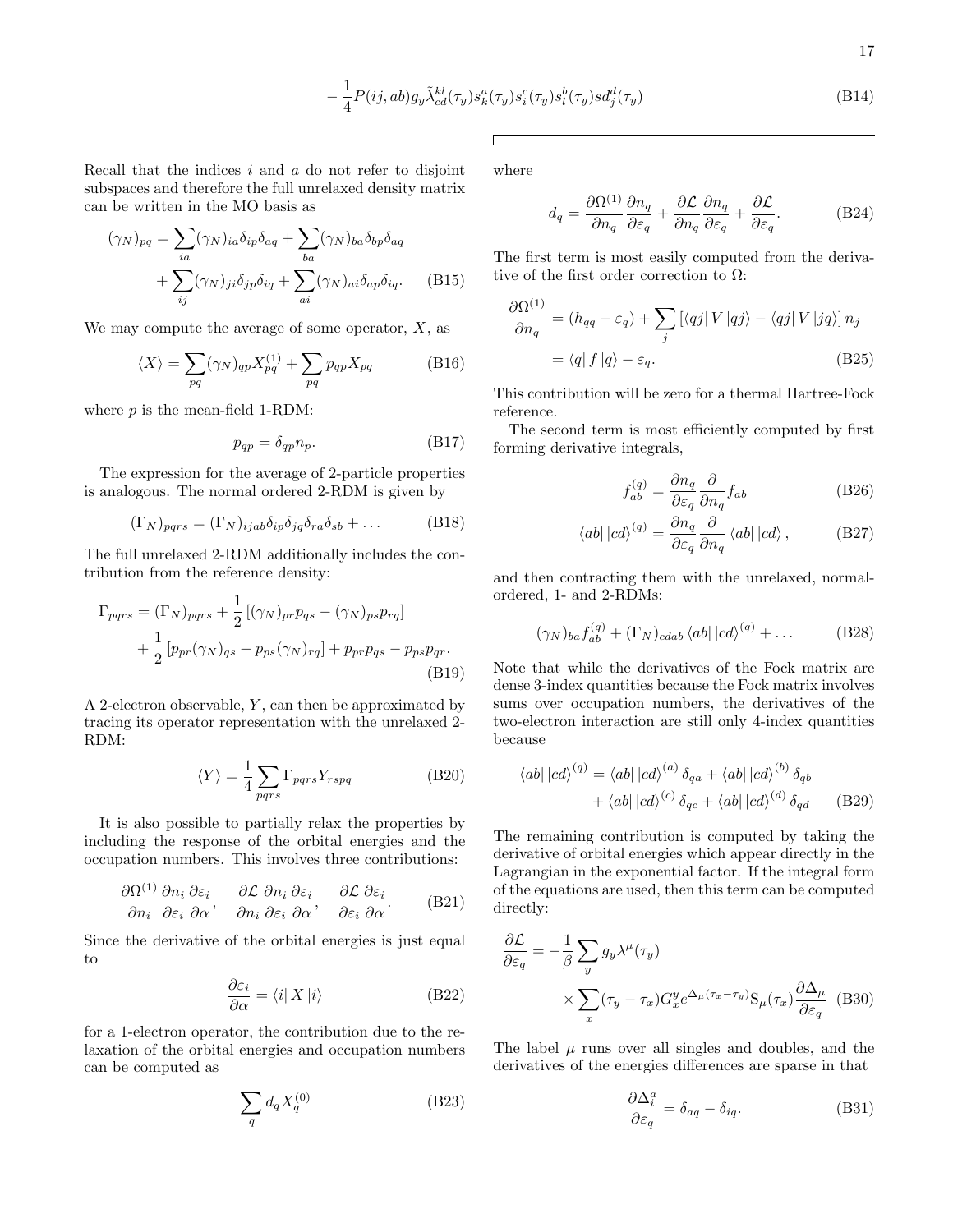In the case that the differential form of the equations is used, this term must be calculated as

$$
\frac{1}{\beta} \int_0^\beta d\tau S_\mu[\mathbf{s}(\tau)] \frac{\partial \tilde{\lambda}^\mu(\tau)}{\partial \varepsilon_p} \tag{B32}
$$

where the derivative appearing under the integral can be propagated along with  $\lambda$ 

$$
\frac{d}{d\tau}\frac{\partial\tilde{\lambda}^{\mu}(\tau)}{\partial\varepsilon_{p}} = \Delta_{\mu}\frac{\partial\tilde{\lambda}^{\mu}(\tau)}{\partial\varepsilon_{p}} + \tilde{\lambda}(\tau). \tag{B33}
$$

Usually,  $X^{(0)}$  contains all the diagonal elements and  $X^{(1)}$ contains all the off-diagonal elements. In this case, we can construct one partially-relaxed FT-CCSD density matrix as

$$
p_{qp}^{cc} = (\gamma_N)_{qp} (1 - \delta_{qp}) + \delta_{qp} (d_q + n_q). \tag{B34}
$$

This is the FT-CCSD "density matrix" which incorporates the relaxation of the orbital energies and occupation numbers.

We will not explicitly discuss the procedure for including orbital response (term 3), as we do not consider these terms in this work. However, the computation of the FT-CC Z-vector parallels closely the ground-state case which is discussed in Ref. [93.](#page-20-41)

For the derivatives with respect to  $\beta$ , there are 3 additional terms that we must consider. Term 4 is just

<span id="page-17-0"></span>
$$
(4) = -\frac{1}{\beta}\Omega_{cc}.\tag{B35}
$$

Term 5 can be computed specifically for a particular discretization by evaluating the Lagrangian with

$$
\frac{\partial G}{\partial \beta} \quad \text{and} \quad \frac{\partial g}{\partial \beta} \tag{B36}
$$

respectively, or these terms can be computed as the derivative of the integration limits in the Lagrangian. This amounts to evaluating the integrand of  $\mathcal L$  at  $\tau = \beta$ , and two methods will agree in the limit of a dense grid. Terms of type 6 are simple to write down due to the fact that the positions of the grid points depend linearly on β,

$$
\frac{\partial \tau_y}{\partial \beta} = \frac{\tau_y}{\beta},\tag{B37}
$$

therefore

(6) = 
$$
-\frac{1}{\beta^2} \sum_y g_y \lambda^{\mu} (\tau_y)
$$

$$
\times \sum_x \Delta_{\mu} (\tau_y - \tau_x) G_x^y e^{\Delta_{\mu} (\tau_x - \tau_y)} S_{\mu} (\tau_x). \quad (B38)
$$

This final term will vanish in the limit of a dense grid and can therefore be ignored without affecting the properties in the limit as  $n_q \to \infty$ .

#### <span id="page-17-2"></span>Appendix C: Entropy of the 1D Hubbard model

In Figure [12,](#page-17-3) the entropy of the 1D Hubbard model is plotted in more detail. FT-CCSD consistently underes-



<span id="page-17-3"></span><span id="page-17-1"></span>FIG. 12. More detailed view of the entropy per site of the 1D Hubbard model at half filling for  $U = 2$  (blue, top),  $U = 4$ (green, middle), and  $U = 8$  (red, bottom). This is the same as row 3 (1st column) of Figure [3.](#page-7-0)

timates the entropy at low temperatures, and this effect is more pronounced at for larger U.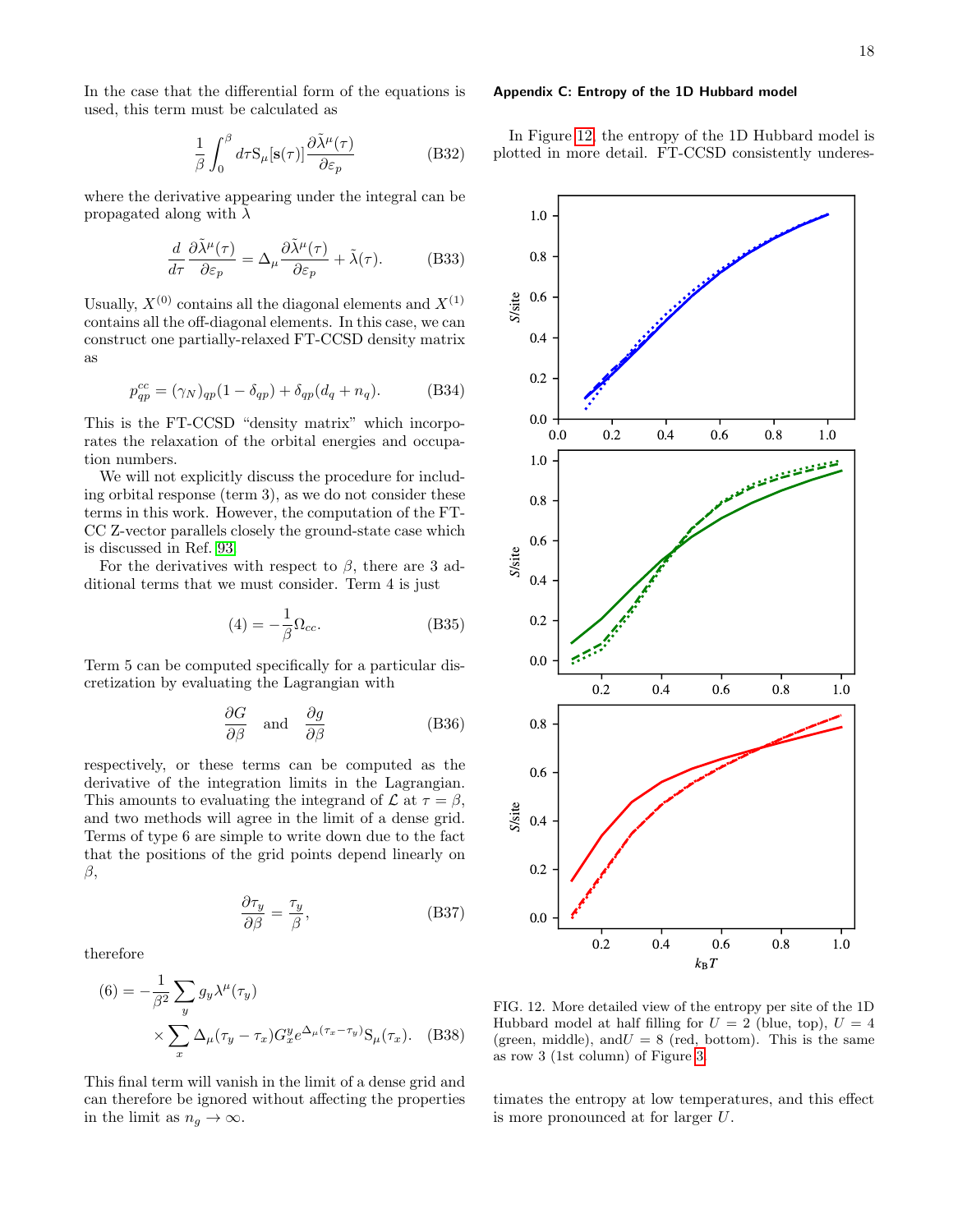#### <span id="page-18-5"></span>Appendix D: Basis set error in the warm, dense UEG

The exchange-correlation energy is defined for a fixed number of electrons. In the grand canonical ensemble, we compute  $E_{xc}$  for N electrons in M plane wave orbitals as

$$
E_{xc}(N, M) = E_{CC}(\mu_{CC}(M), M) + E_0(\mu_{CC}(M), M) - E_0(\mu_0(M), M)
$$
 (D1)

where  $E_{CC}$  is the FT-CCSD exchange-correlation energy and  $\mu_{CC}$  and  $\mu_0$  are chosen separately so that the coupled cluster and reference systems each have N electrons. The simplest basis extrapolation technique, which we will refer to as "E1," to extrapolate this quantity assuming that the basis dependence behaves asymptotically like 1/M. However, at higher temperatures, there will be significant finite-basis error in the computation of  $E_0$  and we could also compute

$$
E'_{xc}(N, M) = E_{CC}(\mu_{CC}(M), M) + E_0(\mu_{CC}(M), \infty)
$$
  
-  $E_0(\mu_0(M), \infty)$ . (D2)

The extrapolation of this quantity based on an asymptotic 1/M dependence will be referred to as "E2." Other types of extrapolations are possible, but these two are sufficient for our purposes.

In Figures [13](#page-18-6) and [14](#page-18-7) we plot the FT-CCSD exchange correlation energy of the polarized UEG in a basis set of 123 plane waves. Additionally, we have extrapolated to the complete basis set limit with the E1 and E2 methods using basis set sizes of 93 and 123 plane waves. The difference in the two extrapolations, which should provide the same answer asymptotically, allows us to estimate the uncertainty in the basis set extrapolation. For  $\theta =$ 0.5 the uncertainty is quite large, and there is no reason to think that either extrapolation is more reliable than the  $M = 123$  results. On the other hand, for  $\theta = 0.25$ both E1 and E2 methods provide similar results which suggests that either may provide a better estimate than the  $M = 123$  results.

In Figures [15](#page-19-23)- [16](#page-19-24) we plot the FT-CCSD exchange correlation energy of the unpolarized UEG in a basis set of 123 plane waves along with the results of E1 and E2 extrapolations. As with the polarized UEG, there is a larger difference between the E1 and E2 methods at higher temperature. This makes sense because at higher temperature states with larger kinetic energy will be thermally populated, and a larger plane-wave basis will be necessary. Unlike for the polarized UEG, the basis set extrapolation is probably not reliable at either temperature. Calculations in larger basis sets should allow for basis set extrapolation with greater confidence.

# **REFERENCES**

<span id="page-18-0"></span><sup>1</sup>V. E. Fortov, [Physics-Uspekhi](http://dx.doi.org/10.3367/UFNe.0179.200906h.0653) 52, 615 (2009).



<span id="page-18-6"></span>FIG. 13. The FT-CCSD exchange correlation energy of the  $N = 33$  polarized UEG at a reduced temperature of  $\theta = 0.5$ . The exchange-correlation energy is scaled by  $r_s$  to make the scale of the plot more uniform. The solid lines is the extrapolated values based on the E1 (blue) and E2 (red) methods. The shaded region provides a rough estimate of the uncertainty in these extrapolations.



<span id="page-18-7"></span>FIG. 14. The FT-CCSD exchange correlation energy of the  $N = 33$  polarized UEG in two different plane-wave basis sets at a reduced temperature of  $\theta = 0.25$ . The exchangecorrelation energy is scaled by  $r_s$  to make the scale of the plot more uniform. The solid line is the extrapolated value.

- <span id="page-18-1"></span> $2<sup>2</sup>M$ . P. Desjarlais, F. Graziani, S. B. Trickey, and R. Redmer, eds., Frontiers and Challenges in Warm Dense Matter (Springer, New York, 2010).
- <span id="page-18-2"></span><sup>3</sup>A. Benuzzi-Mounaix, S. Mazevet, A. Ravasio, T. Vinci, A. Denoeud, M. Koenig, N. Amadou, E. Brambrink, F. Festa, A. Levy, M. Harmand, S. Brygoo, G. Huser, V. Recoules, J. Bouchet, G. Morard, F. Guyot, T. D. Resseguier, K. Myanishi, N. Ozaki, F. Dorchies, J. Gaudin, P. M. Leguay, O. Peyrusse, O. Henry, D. Raffestin, S. L. Pape, R. Smith, and R. Musella, [Physica](http://dx.doi.org/ 10.1088/0031-8949/2014/T161/014060) Scripta T161 [\(2014\), 10.1088/0031-8949/2014/T161/014060.](http://dx.doi.org/ 10.1088/0031-8949/2014/T161/014060)
- <span id="page-18-3"></span><sup>4</sup>R. Ernstorfer, M. Harb, C. T. Hebeisen, G. Sciaini, T. Dartigalongue, and R. J. D. Miller, Science 323[, 1033 \(2009\).](http://dx.doi.org/ 10.1126/science.1162697)
- <span id="page-18-4"></span><sup>5</sup>L. B. Fletcher, H. J. Lee, T. Döppner, E. Galtier, B. Nagler,
- P. Heimann, C. Fortmann, S. LePape, T. Ma, M. Millot, A. Pak, D. Turnbull, D. A. Chapman, D. O. Gericke, J. Vorberger,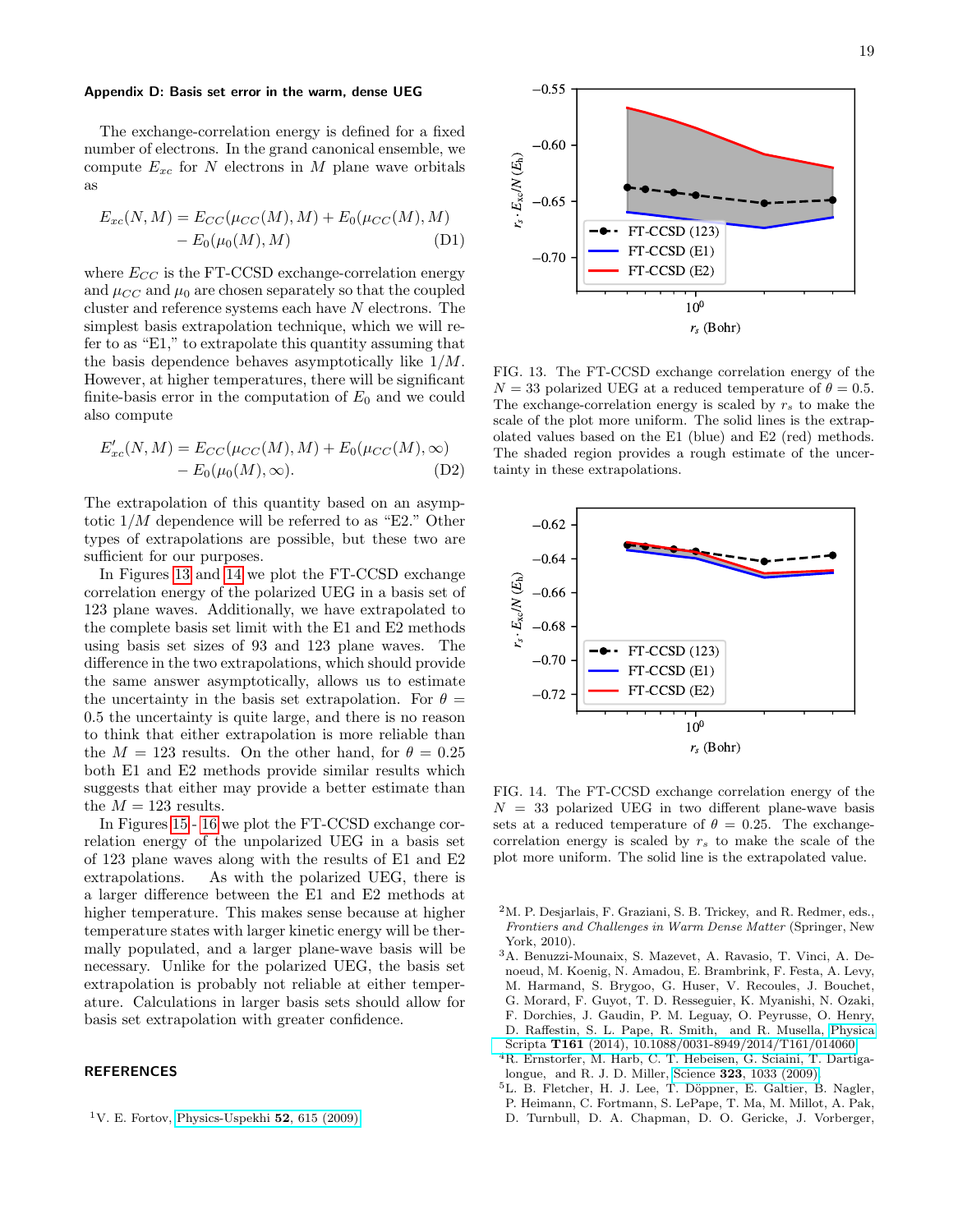

<span id="page-19-23"></span>FIG. 15. The FT-CCSD exchange correlation energy of the  $N = 66$  unpolarized UEG in a basis set of 123 plane-wave basis orbitals at a reduced temperature of  $\theta = 0.5$ . The exchange-correlation energy is scaled by  $r<sub>s</sub>$  to make the scale of the plot more uniform. E1 and E2 extrapolations are plotted in blue and red respectively.



<span id="page-19-24"></span>FIG. 16. The FT-CCSD exchange correlation energy of the  $N = 66$  polarized UEG in a basis set of 123 plane-wave basis orbitals at a reduced temperature of  $\theta = 0.25$ . The exchangecorrelation energy is scaled by  $r_s$  to make the scale of the plot more uniform. E1 and E2 extrapolations are plotted in blue and red respectively.

T. White, G. Gregori, M. Wei, B. Barbrel, R. W. Falcone, C. C. Kao, H. Nuhn, J. Welch, U. Zastrau, P. Neumayer, J. B. Hastings, and S. H. Glenzer, [Nature Photonics](http://dx.doi.org/10.1038/nphoton.2015.41) 9, 274 (2015).

- <span id="page-19-0"></span><sup>6</sup>C. Wang, X. T. He, and P. Zhang, [Physics of Plasmas](http://dx.doi.org/10.1063/1.3625273) 18, 16 [\(2011\),](http://dx.doi.org/10.1063/1.3625273) [arXiv:1101.4793.](http://arxiv.org/abs/1101.4793)
- <sup>7</sup>S. X. Hu, L. A. Collins, V. N. Goncharov, J. D. Kress, R. L. McCrory, and S. Skupsky, [Physical Review E - Statistical, Non](http://dx.doi.org/ 10.1103/PhysRevE.92.043104)[linear, and Soft Matter Physics](http://dx.doi.org/ 10.1103/PhysRevE.92.043104) 92, 1 (2015).
- <span id="page-19-1"></span><sup>8</sup>S. Zhang, K. P. Driver, F. Soubiran, and B. Militzer, [Physical](http://dx.doi.org/10.1103/PhysRevE.96.013204) Review E 96[, 1 \(2017\),](http://dx.doi.org/10.1103/PhysRevE.96.013204) [arXiv:1706.09073.](http://arxiv.org/abs/1706.09073)
- <span id="page-19-2"></span><sup>9</sup>F. Perrot and M. W. C. Dharma-Wardana, [Physical Review A](http://dx.doi.org/10.1103/PhysRevA.30.2619) 30[, 2619 \(1984\).](http://dx.doi.org/10.1103/PhysRevA.30.2619)
- <sup>10</sup>V. V. Karasiev, T. Sjostrom, J. Dufty, and S. B. Trickey, [Physical](http://dx.doi.org/ 10.1103/PhysRevLett.112.076403) [Review Letters](http://dx.doi.org/ 10.1103/PhysRevLett.112.076403) 112, 1 (2014).
- <span id="page-19-3"></span> $11$ V. V. Karasiev, L. Calderín, and S. B. Trickey, [Physical Review](http://dx.doi.org/10.1103/PhysRevE.93.063207)

E 93[, 1 \(2016\).](http://dx.doi.org/10.1103/PhysRevE.93.063207)

- <span id="page-19-4"></span> $12D$ . M. Ceperley, [Journal of Statistical Physics](http://dx.doi.org/10.1007/BF01030009) 63, 1237 (1991).
- <sup>13</sup>W. M. C. Foulkes, L. Mitas, R. J. Needs, and G. Rajagopal, [Reviews of Modern Physics](http://dx.doi.org/10.1007/11666806_4) 73, 33 (2001).
- <span id="page-19-19"></span><sup>14</sup>T. Schoof, M. Bonitz, A. Filinov, D. Hochstuhl, and J. W. Dufty, [Contributions to Plasma Physics](http://dx.doi.org/ 10.1002/ctpp.201100012) 51, 687 (2011).
- <span id="page-19-20"></span><sup>15</sup>N. S. Blunt, T. W. Rogers, J. S. Spencer, and W. M. C. Foulkes, [Physical Review B](http://dx.doi.org/10.1103/PhysRevB.89.245124) 89, 245124 (2014), [arXiv:1303.5007.](http://arxiv.org/abs/1303.5007)
- <span id="page-19-22"></span><sup>16</sup>T. Dornheim, S. Groth, A. Filinov, and M. Bonitz, [New Journal](http://dx.doi.org/10.1088/1367-2630/17/7/073017) of Physics 17 [\(2015\), 10.1088/1367-2630/17/7/073017.](http://dx.doi.org/10.1088/1367-2630/17/7/073017)
- <span id="page-19-5"></span><sup>17</sup>Y. Liu, M. Cho, and B. Rubenstein, [Journal of Chemical Theory](http://dx.doi.org/10.1021/acs.jctc.8b00569) [and Computation , 1 \(2018\),](http://dx.doi.org/10.1021/acs.jctc.8b00569) [arXiv:arXiv:1806.02848v1.](http://arxiv.org/abs/arXiv:1806.02848v1)
- <span id="page-19-6"></span><sup>18</sup>E. W. Brown, B. K. Clark, J. L. Dubois, and D. M. Ceperley, [Physical Review Letters](http://dx.doi.org/10.1103/PhysRevLett.110.146405) 110, 1 (2013), [arXiv:1211.6130.](http://arxiv.org/abs/1211.6130)
- <sup>19</sup>E. W. Brown, J. L. Dubois, M. Holzmann, and D. M. Ceperley, [Physical Review B](http://dx.doi.org/10.1103/PhysRevB.88.081102) 88, 1 (2013), [arXiv:arXiv:1306.1863v1.](http://arxiv.org/abs/arXiv:1306.1863v1)
- <span id="page-19-17"></span><sup>20</sup>T. Sjostrom and J. Dufty, [Physical Review B](http://dx.doi.org/10.1103/PhysRevB.88.115123) 88, 1 (2013), [arXiv:1308.2021.](http://arxiv.org/abs/1308.2021)
- <sup>21</sup>V. S. Filinov, V. E. Fortov, M. Bonitz, and Z. Moldabekov, [Phys](http://dx.doi.org/ 10.1103/PhysRevE.91.033108)[ical Review E - Statistical, Nonlinear, and Soft Matter Physics](http://dx.doi.org/ 10.1103/PhysRevE.91.033108) 91[, 1 \(2015\),](http://dx.doi.org/ 10.1103/PhysRevE.91.033108) [arXiv:1407.3600.](http://arxiv.org/abs/1407.3600)
- <span id="page-19-18"></span><sup>22</sup>T. Schoof, S. Groth, J. Vorberger, and M. Bonitz, [Physical Re](http://dx.doi.org/10.1103/PhysRevLett.115.130402)[view Letters](http://dx.doi.org/10.1103/PhysRevLett.115.130402) 115, 1 (2015), [arXiv:arXiv:1502.04616v2.](http://arxiv.org/abs/arXiv:1502.04616v2)
- <sup>23</sup>T. Schoof, S. Groth, and M. Bonitz, [Contributions to Plasma](http://dx.doi.org/10.1002/ctpp.201400072) Physics 55[, 136 \(2015\),](http://dx.doi.org/10.1002/ctpp.201400072) [arXiv:1409.6534.](http://arxiv.org/abs/1409.6534)
- <sup>24</sup>S. Groth, T. Schoof, T. Dornheim, and M. Bonitz, [Physical](http://dx.doi.org/10.1103/PhysRevB.93.085102) Review B 93[, 1 \(2016\).](http://dx.doi.org/10.1103/PhysRevB.93.085102)
- <span id="page-19-21"></span><sup>25</sup>F. D. Malone, N. S. Blunt, E. W. Brown, D. K. Lee, J. S. Spencer, W. M. Foulkes, and J. J. Shepherd, [Physical Review Letters](http://dx.doi.org/ 10.1103/PhysRevLett.117.115701) 117, [1 \(2016\),](http://dx.doi.org/ 10.1103/PhysRevLett.117.115701) [arXiv:1602.05104.](http://arxiv.org/abs/1602.05104)
- <sup>26</sup>T. Dornheim, S. Groth, T. Schoof, C. Hann, and M. Bonitz, [Physical Review B](http://dx.doi.org/ 10.1103/PhysRevB.93.205134) 93, 205134 (2016), [arXiv:1601.04977.](http://arxiv.org/abs/1601.04977)
- <sup>27</sup>T. Dornheim, S. Groth, T. Sjostrom, F. D. Malone, W. M. Foulkes, and M. Bonitz, [Physical Review Letters](http://dx.doi.org/ 10.1103/PhysRevLett.117.156403) 117, 1 (2016), [arXiv:1607.08076.](http://arxiv.org/abs/1607.08076)
- <span id="page-19-7"></span><sup>28</sup>T. Dornheim, S. Groth, and M. Bonitz, [Physics Reports , 1](http://dx.doi.org/10.1016/j.physrep.2018.04.001) [\(2018\),](http://dx.doi.org/10.1016/j.physrep.2018.04.001) [arXiv:arXiv:1801.05783v1.](http://arxiv.org/abs/arXiv:1801.05783v1)
- <span id="page-19-8"></span><sup>29</sup>J. Hubbard, Proceedings of the Royal Society of London. Series A, Mathematical and Physical Sciences 276, 238 (1963).
- $30$ K. Haule and G. Kotliar, [Physical Review B](http://dx.doi.org/10.1103/PhysRevB.76.104509) 76, 1 (2007), [arXiv:0709.0019.](http://arxiv.org/abs/0709.0019)
- <sup>31</sup>S. X. Yang, H. Fotso, S. Q. Su, D. Galanakis, E. Khatami, J. H. She, J. Moreno, J. Zaanen, and M. Jarrell, [Physical Review](http://dx.doi.org/ 10.1103/PhysRevLett.106.047004) Letters 106[, 1 \(2011\),](http://dx.doi.org/ 10.1103/PhysRevLett.106.047004) [arXiv:1101.6050.](http://arxiv.org/abs/1101.6050)
- <sup>32</sup>E. Gull, O. Parcollet, and A. J. Millis, [Physical Review Letters](http://dx.doi.org/10.1103/PhysRevLett.110.216405) 110[, 1 \(2013\),](http://dx.doi.org/10.1103/PhysRevLett.110.216405) [arXiv:1207.2490.](http://arxiv.org/abs/1207.2490)
- <span id="page-19-9"></span><sup>33</sup>J. P. F. LeBlanc, A. E. Antipov, F. Becca, I. W. Bulik, G. K.- L. Chan, C.-M. Chung, Y. Deng, M. Ferrero, T. M. Henderson, C. A. Jiménez-Hoyos, E. Kozik, X.-W. Liu, A. J. Millis, N. V. Prokof'ev, M. Qin, G. E. Scuseria, H. Shi, B. V. Svistunov, L. F. Tocchio, I. S. Tupitsyn, S. R. White, S. Zhang, B.-X. Zheng, Z. Zhu, and E. Gull, [Physical Review X](http://dx.doi.org/10.1103/PhysRevX.5.041041) 5, 041041 [\(2015\),](http://dx.doi.org/10.1103/PhysRevX.5.041041) [arXiv:1505.02290.](http://arxiv.org/abs/1505.02290)
- <span id="page-19-10"></span> $34\text{\AA}$  Georges, G. Kotliar, W. Krauth, and M. Rozenberg, [Reviews](http://dx.doi.org/ http://dx.doi.org/10.1103/RevModPhys.68.13) [of Modern Physics](http://dx.doi.org/ http://dx.doi.org/10.1103/RevModPhys.68.13) 68, 13 (1996).
- <span id="page-19-11"></span><sup>35</sup>G. Kotliar, S. Y. Savrasov, K. Haule, V. S. Oudovenko, O. Parcollet, and C. A. Marianetti, [Reviews of Modern Physics](http://dx.doi.org/10.1103/RevModPhys.78.865) 78, 865 [\(2006\),](http://dx.doi.org/10.1103/RevModPhys.78.865) [arXiv:0511085 \[cond-mat\].](http://arxiv.org/abs/0511085)
- <span id="page-19-12"></span><sup>36</sup>M. Hettler, A. Tahvildar-Zadeh, M. Jarrell, and T. Pruschke, [Physical Review B](http://dx.doi.org/10.1103/PhysRevB.58.R7475) 58, R7475 (1998), [arXiv:9803295 \[cond-mat\].](http://arxiv.org/abs/9803295)
- <span id="page-19-13"></span> $37\rm M$  Jarrell, T. Maier, M. H. Hettler, and A. N. Tahvildarzadeh, [Europhysics Letters](http://dx.doi.org/10.1209/epl/i2001-00557-x) 56, 563 (2001), [arXiv:0011282 \[cond-mat\].](http://arxiv.org/abs/0011282)
- <span id="page-19-14"></span><sup>38</sup>X. Wang and T. Xiang, [Physical Review B - Condensed Matter](http://dx.doi.org/10.1103/PhysRevB.56.5061) [and Materials Physics](http://dx.doi.org/10.1103/PhysRevB.56.5061) 56, 5061 (1997).
- <sup>39</sup>F. Verstraete, J. J. Garcia-Ripoll, and J. I. Cirac, [Physical Re](http://dx.doi.org/10.1103/PhysRevLett.93.207204)view Letters 93[, 207204 \(2004\),](http://dx.doi.org/10.1103/PhysRevLett.93.207204) [arXiv:0406426 \[cond-mat\].](http://arxiv.org/abs/0406426)
- <span id="page-19-15"></span><sup>40</sup>S. R. White, [Physical Review Letters](http://dx.doi.org/10.1103/PhysRevLett.102.190601) 102, 1 (2009), [arXiv:0902.4475.](http://arxiv.org/abs/0902.4475)
- <span id="page-19-16"></span><sup>41</sup>K. Doll, N. M. Harrison, and V. R. Saunders, [Journal of Physics](http://dx.doi.org/10.1088/0953-8984/11/26/305) [Condensed Matter](http://dx.doi.org/10.1088/0953-8984/11/26/305) 11, 5007 (1999), [arXiv:9907031 \[cond-mat\].](http://arxiv.org/abs/9907031)